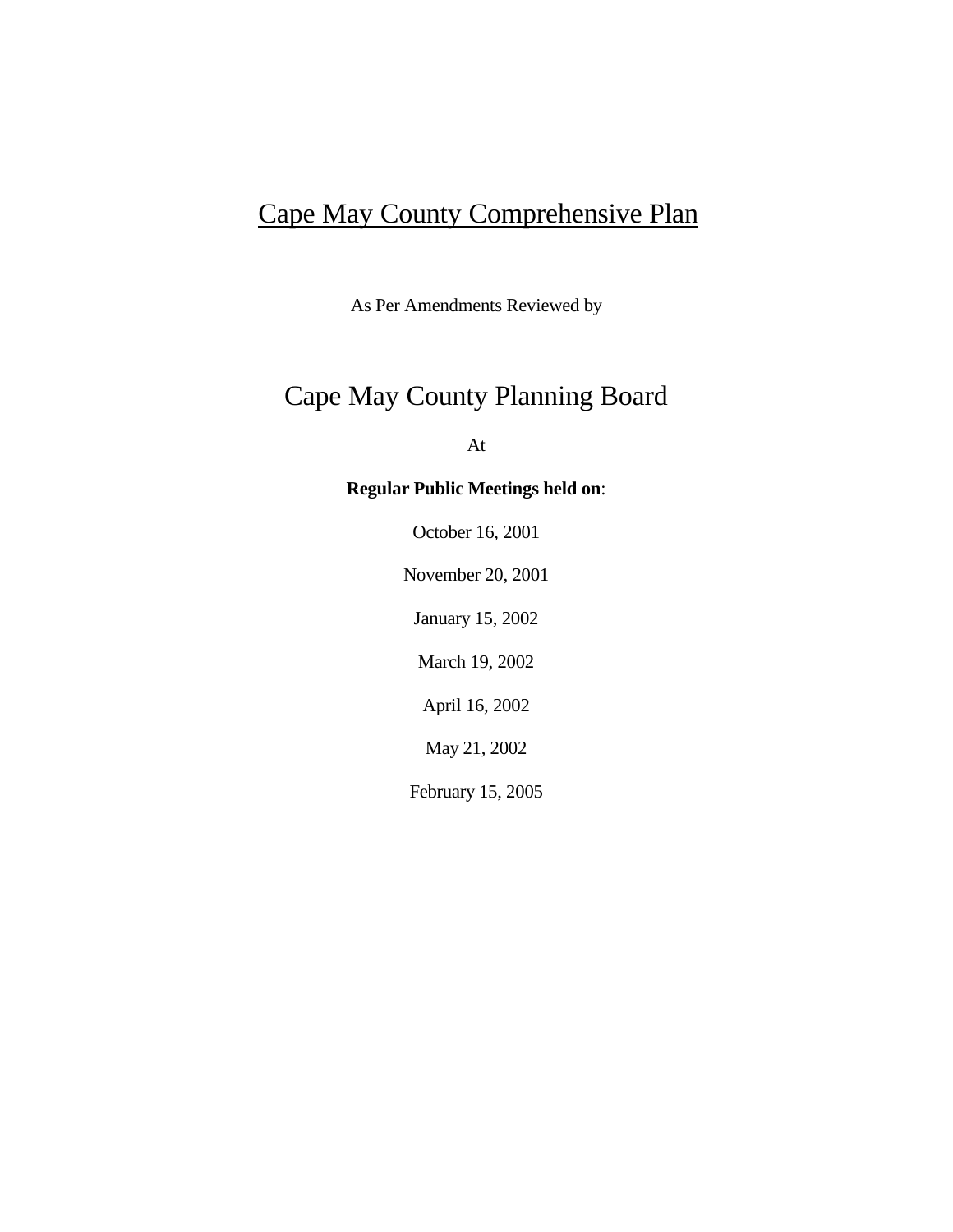# TABLE OF CONTENTS

|                                                                                                                                                                                                                                                                                                                                                                                               |                          | Page                                                                                               |
|-----------------------------------------------------------------------------------------------------------------------------------------------------------------------------------------------------------------------------------------------------------------------------------------------------------------------------------------------------------------------------------------------|--------------------------|----------------------------------------------------------------------------------------------------|
| Credits                                                                                                                                                                                                                                                                                                                                                                                       |                          | $\mathbf{i}$                                                                                       |
| Cape May County Planning Board Resolution                                                                                                                                                                                                                                                                                                                                                     | $\overline{\mathbf{ii}}$ |                                                                                                    |
| <b>Table of Contents</b>                                                                                                                                                                                                                                                                                                                                                                      |                          | 1                                                                                                  |
| <b>Chapter One: Introduction</b>                                                                                                                                                                                                                                                                                                                                                              |                          | $\overline{2}$                                                                                     |
| <b>Chapter Two: Historical Background</b>                                                                                                                                                                                                                                                                                                                                                     |                          | 3                                                                                                  |
| <b>Chapter Three: Physical Environment</b>                                                                                                                                                                                                                                                                                                                                                    |                          | 6                                                                                                  |
| <b>Chapter Four: Existing Land Use</b>                                                                                                                                                                                                                                                                                                                                                        |                          | 8                                                                                                  |
| Chapter Five: The Cape May County Comprehensive Plan                                                                                                                                                                                                                                                                                                                                          |                          | 10                                                                                                 |
| <b>Economic Development</b><br><b>Water Supply</b><br>Campgrounds<br><b>Historic Resources</b><br><b>Forest Resources</b><br>Energy<br>Transportation<br><b>Fishing Industry</b><br>Population<br>Soils<br><b>Solid Waste</b><br>Housing<br>Agriculture<br>Open Space, Conservation and Recreation<br><b>Resort Economy (Tourism)</b><br>State Development and Redevelopment Plan<br>Land Use |                          | 10<br>11<br>13<br>14<br>15<br>16<br>17<br>17<br>18<br>19<br>20<br>20<br>21<br>23<br>24<br>26<br>26 |
| Growth and Density                                                                                                                                                                                                                                                                                                                                                                            |                          | 28                                                                                                 |
| Appendix                                                                                                                                                                                                                                                                                                                                                                                      |                          | 31                                                                                                 |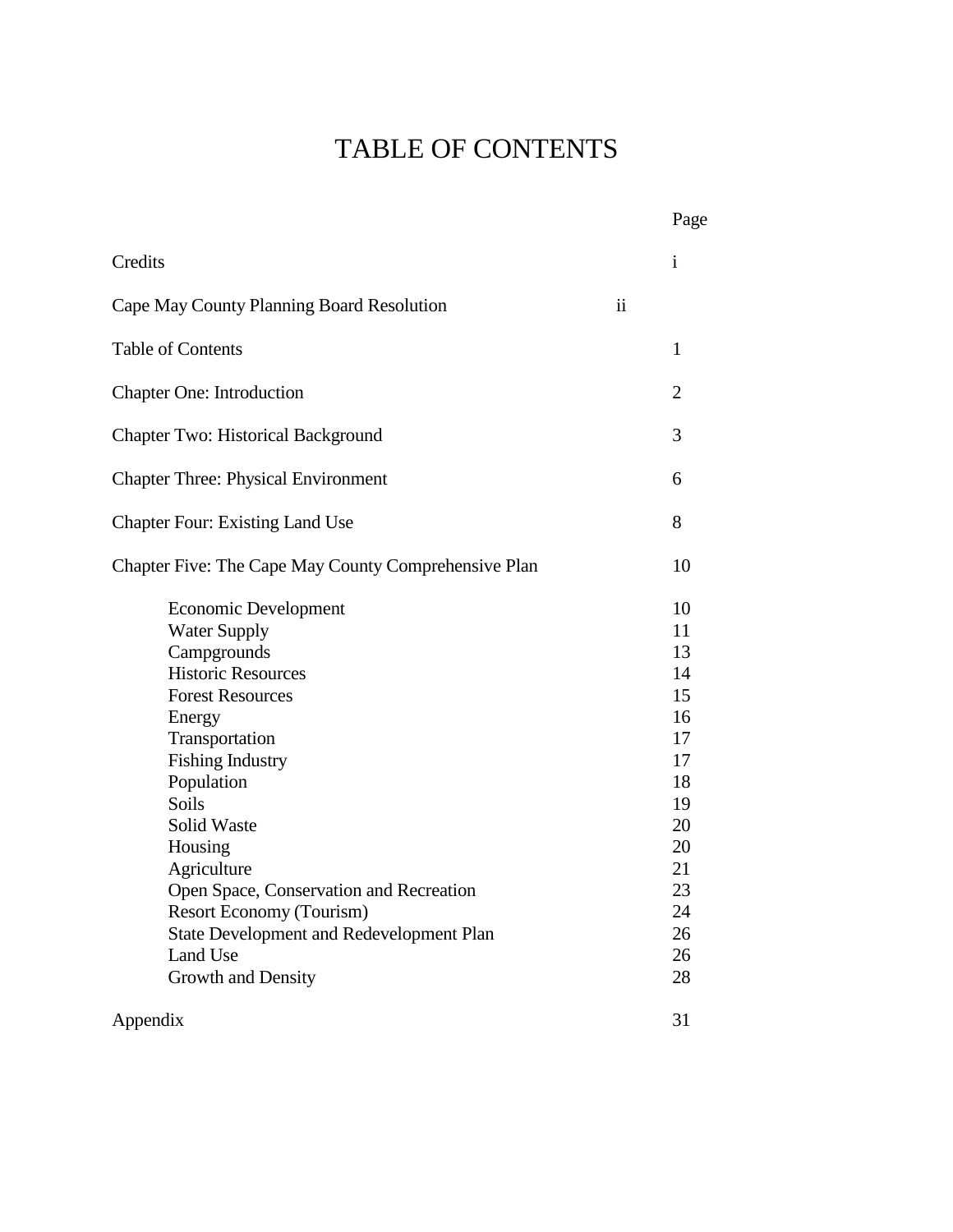## Chapter One

#### Introduction

The Cape May County Planning Board's responsibility for developing and implementing a county-wide comprehensive plan is derived from the New Jersey County Planning Enabling Act of 1935 (C.40:27). This act empowers counties with the ability to establish Planning Boards and directs those boards to "...make and adopt a master plan for the physical development of the county."

Established by the Cape May County Board of Chosen Freeholders in 1954, the Cape May County Planning Board adopted the first County Comprehensive Plan in October, 1962. The plan was the result of a series of extensive studies on the economy and land use of the County conducted between 1958 and 1962. A second comprehensive plan, initiated partly in response to the growing need for a regional wastewater treatment system, was adopted in 1976 and updated in 1978. In 1985, a third abbreviated plan was adopted to address issues such as the proposed State Development and Redevelopment Plan and the Pinelands Preservation Act. In 1996, the Plan was amended for the fourth time in response to such issues as the Freshwater Wetlands Act (1989), the Cape May National Wildlife refuge (1989), the County Open Space and Farmland Preservation Program (1989), the Wellhead Protection Program (1991), and the first adopted New Jersey State Development and Redevelopment Plan (1992). This document represents the fifth edition of a comprehensive plan for Cape May County.

Since 1996, events have taken place that not only require a thorough re-evaluation of existing County policies, but also require the creation of new policies to address new issues. Some of these issues are:

The United States Census was conducted in March of 2000 and the release of data began in March of 2001. This allowed a new evaluation of population trends within the County. Based on this data, population projections were adopted by the County Planning Board in November 2001. These projections and their implications are included in this update.

In 2001, the State Development and Redevelopment Plan, New Jersey's first state plan, was formally amended and adopted after almost two years of "cross-acceptance" which included, among other tasks, negotiations with the County and its sixteen municipalities. Though the State Plan is not a regulatory document, many state agencies have established memorandums of agreement with the Office of State Planning and are using the policies and guidelines of the Plan to guide their involvement, spending, and implementation of their programs. This process has a significant effect on environmental regulations and various State and Federal funding programs throughout Cape May County. Thus, the State Plan ultimately affects the land use and development of Cape May County.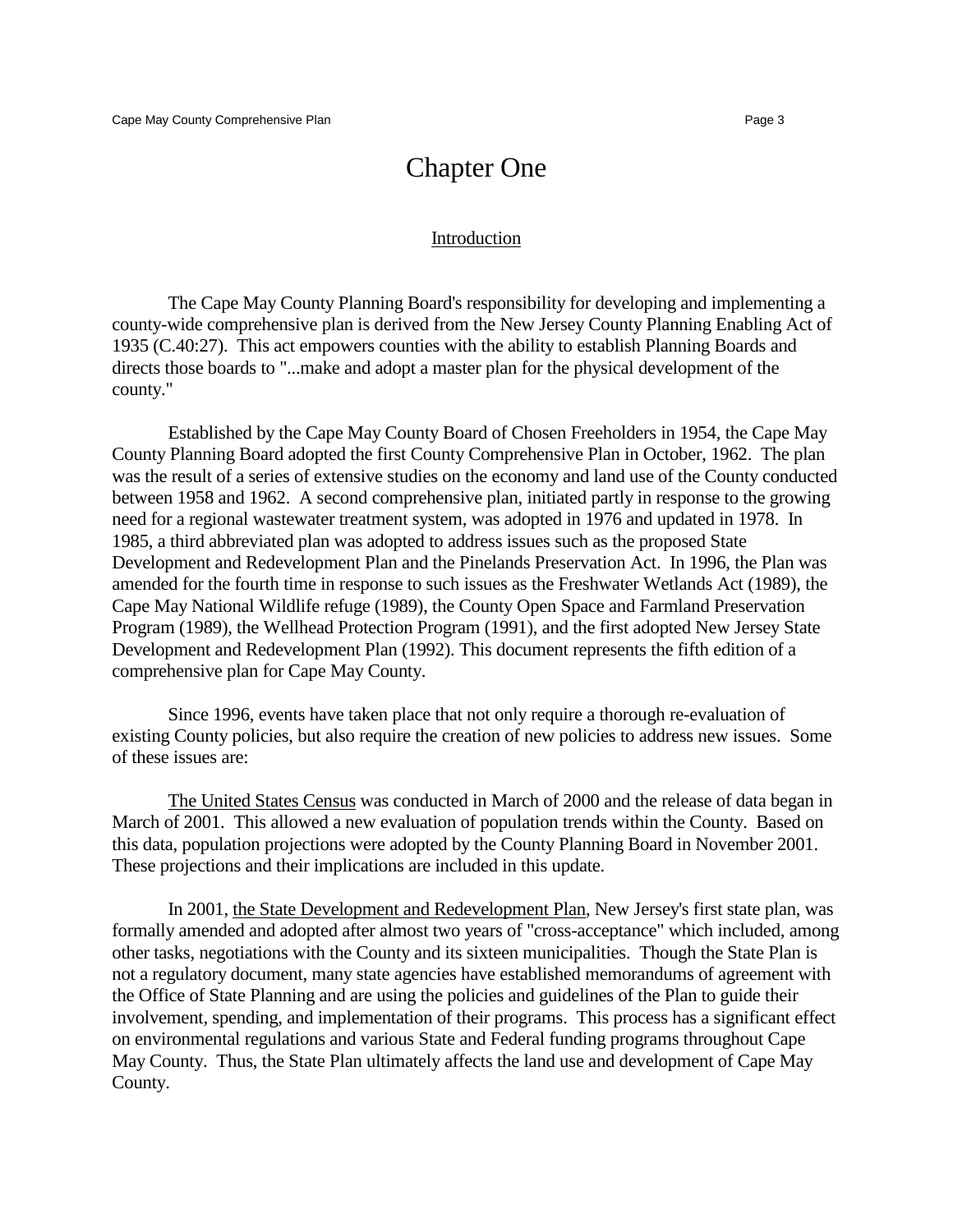In 2001, Cape May County entered into a formal contract with the New Jersey Department of Environmental Protection to facilitate the Watershed Management Planning Program for the Cape May County watershed. This multi-year program, funded through the NJDEP, requires significant citizen involvement and is designed to create a plan for the preservation and maintenance of the 214,000 acre Cape May watershed. The planning implications of this program are addressed in a new section devoted to watershed management.

In 2001, the New Jersey Department of Environmental Protection instituted rule changes effecting developments with six or more septic systems in areas without sewer. The rules require extensive environmental analysis to determine the impact the new septic systems might have on the watershed in question. In 2002 these rules were voided by a court decision which cited a lack of adequate public involvement in the decision process. However, these rules are expected to be reintroduced in the future when more adequate measures of impact will be available and are expected to have an impact on the development density in upland unsewered areas of the County.

Also, in 2001 the Planning Board conducted a Public Opinion Survey which was mailed to a random sampling of five percent of our tax payers in each municipality (1,825 ballots). The survey found that most residents felt that the County was a very nice place to live and that local and County government was doing an average job of addressing most issues. However, the respondents also felt that local and County governments were doing a less than average job of addressing the most critical issues of water supply and management of future growth.

This fifth and newest edition of the Cape May County Comprehensive Plan is designed to address all of the above new issues as well as update other pertinent County policies.

As an overview, the planning process begins with a Comprehensive Plan. The end result of this process is the day-to-day decisions regarding subdivisions, site plans, roadways, sewers, water supply, open space and other needs that shape our living environment and quality of life. It is intended that the policies and issues addressed in this Comprehensive Plan provide a sound basis for these decisions.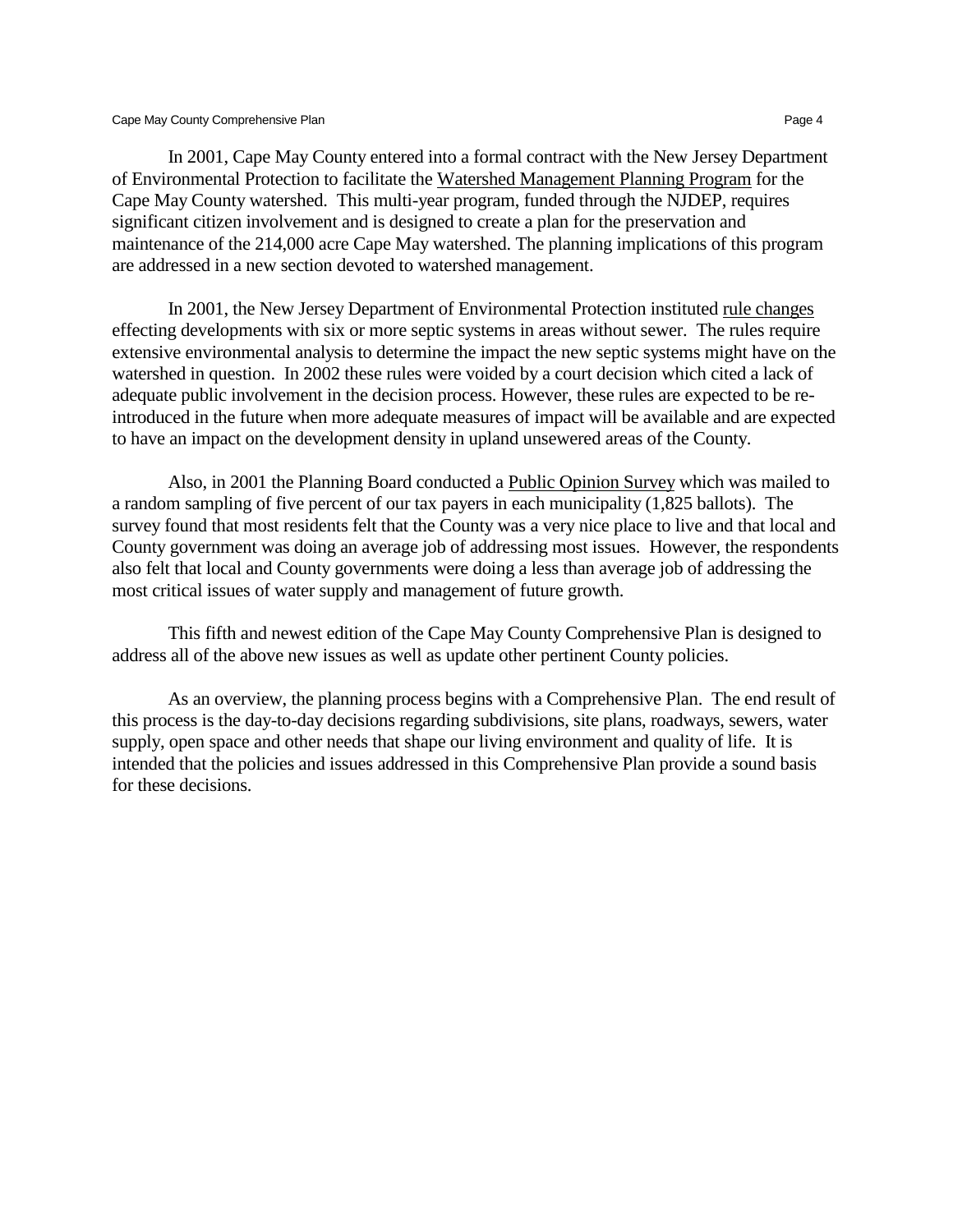#### Historical Background

Although the Cape May County area had no flint to point weapons and arrows, Indians frequented the region long before the coming of settlers. A branch of the Algonquins, the Lenni Lenape tribe, was attracted by the plentiful game, good fishing, and abundant shellfish. They might have continued living here indefinitely had not the Dutch explorer, Cornelius Mey, penetrated the Delaware Bay in 1623. Ten years later, another Dutch explorer made note of the number of whales to be found in the vicinity of Cape Mey (now Cape May). These whales attracted settlers and a whaling village, the first settlement in the County, was established in Town Bank (Lower Township) around 1640.

The population of the County did not grow rapidly from its beginnings on the Delaware Bay. The period from 1640 to 1780 could generally be termed the County's "subsistence" period. For several generations, the livelihood of the small population was almost entirely dependent on what could be found in the local woods and waters. As a result, the County had a scattered fishingvillage character. By 1693 the whaling industry was so prosperous that the Governor invoked a tax of ten percent on whale products, but by the middle 1700's the whales disappeared from our waters because of over-fishing. County residents were forced to turn to other sources for their livelihood.

As a result, the period from approximately 1780 to 1880 could be termed the County's agricultural period. Farms and farming became the predominate source of income and survival. Maps from the time show an extensive system of small unimproved farm roads linking all areas of the County. It is estimated that there were almost seventy thousand acres involved in farming and as many as thirty thousand of these acres were under tillage. During this period, the County became so successful at agriculture that it produced large quantities of exports. Grain was shipped to the West Indies, while wheat, grain, butter, eggs, and lumber were produced for shipment, primarily to Philadelphia and other eastern coastal ports on a large scale. In fact, farm freight was primarily responsible for the construction of the Cape May and Millville Railroad in 1863. It was the railroad that ushered the County into its next and most dramatic phase.

The period from 1880 to 1980 can be characterized as an era dominated by the growth and operation of the County's resort industry. The founding of new communities during this period is quite interesting and is a story in itself.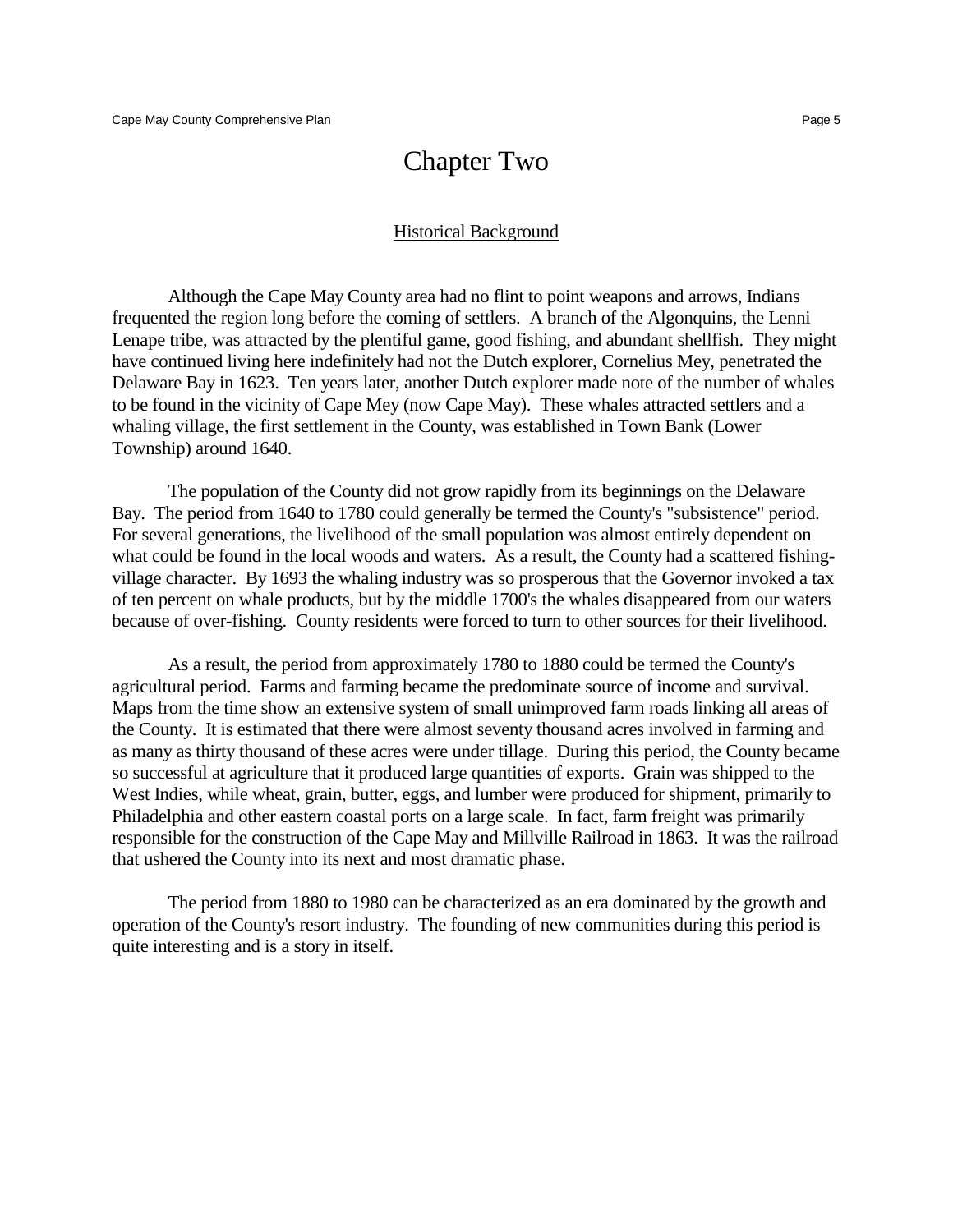The County's first resort, Cape May City (Cape Island until 1869) was known as a resort destination since 1800, but experienced considerable growth during this period. Nearby in 1875, Sea Grove, later to be named Cape May Point, began as a summer religious retreat. In 1879, Ocean City was founded by four ministers as a family resort. Sea Isle City, Wildwood (Holly Beach), North Wildwood (Anglesea), and West Cape May followed in 1885. In 1887, Avalon was founded by a land development company. Woodbine, atypical of the resort development trends of the time, was established in 1891 as an agricultural settlement for Russian Jews fleeing persecution in their homeland. Late comers in the line of family resorts included Wildwood Crest, incorporated as a Borough in 1910, and Stone Harbor which was laid out in 1914. Mainland sections, developed later as alternative resort areas, include North Cape May and the Villas in Lower Township (approximately 1927), and Rio Grande in Middle Township (throughout the 1940's).

The current or "suburban" phase of Cape May County's development began in approximately 1980. Around that time, growth of the County's resort economy and its island communities peaked while the growth of the County's year-round commercial/residential base and infrastructure, mostly in the mainland areas, began a steady and significant increase.

1980 census figures showed substantial growth within the County over the previous decade (38.1%) as compared with State growth figures (2.7%). This significant growth represented an average annual increase of almost 2,300 permanent residents over the ten year period. A further analysis of the census data showed the percentage of senior citizens (65 years and older) to be 20.3%, almost twice the State average. Though this growth rate slowed somewhat during the 1980- 1990 decade, it still continued at a much faster pace than the State's and the large percentage of senior citizens remained almost constant. In addition, from 1980 to 1990 the growth of the resort population was insignificant, while the growth of the mainland population, where the bulk of the County's year-round population resides, increased 29.9%.

As further evidence of this situation, the number of seasonal dwellings in 1970 was 39.8% of the total housing stock. This percentage increased to 55.1% in 1980 but remained relatively constant at 55.7% in 1990 and 56.7% in 2000. Therefore, over a twenty-year period (1980 to 2000) the percentage of seasonal dwellings remained constant at around 55% despite the large number of new dwellings constructed during this period. This observation supports the conclusion that the long term trend of constructing mostly seasonal dwellings has peaked. The large population increase in the mainland and number of new dwellings constructed in the mainland communities during this period further confirms this situation.

Thus, Cape May County is currently in its fourth distinct phase of development. It is a phase in which the permanent population has started to grow at a faster rate than the seasonal population, signaling a stabilization of the resort industry and a slow but steady increase in the suburbanization and year-round occupation of the County. The large number of senior citizens, taking advantage of Cape May County's moderate climate and convenient location as a year-round retirement area, contributes to and further reinforces this situation.

As can be seen, Cape May County's natural environment has had an important role in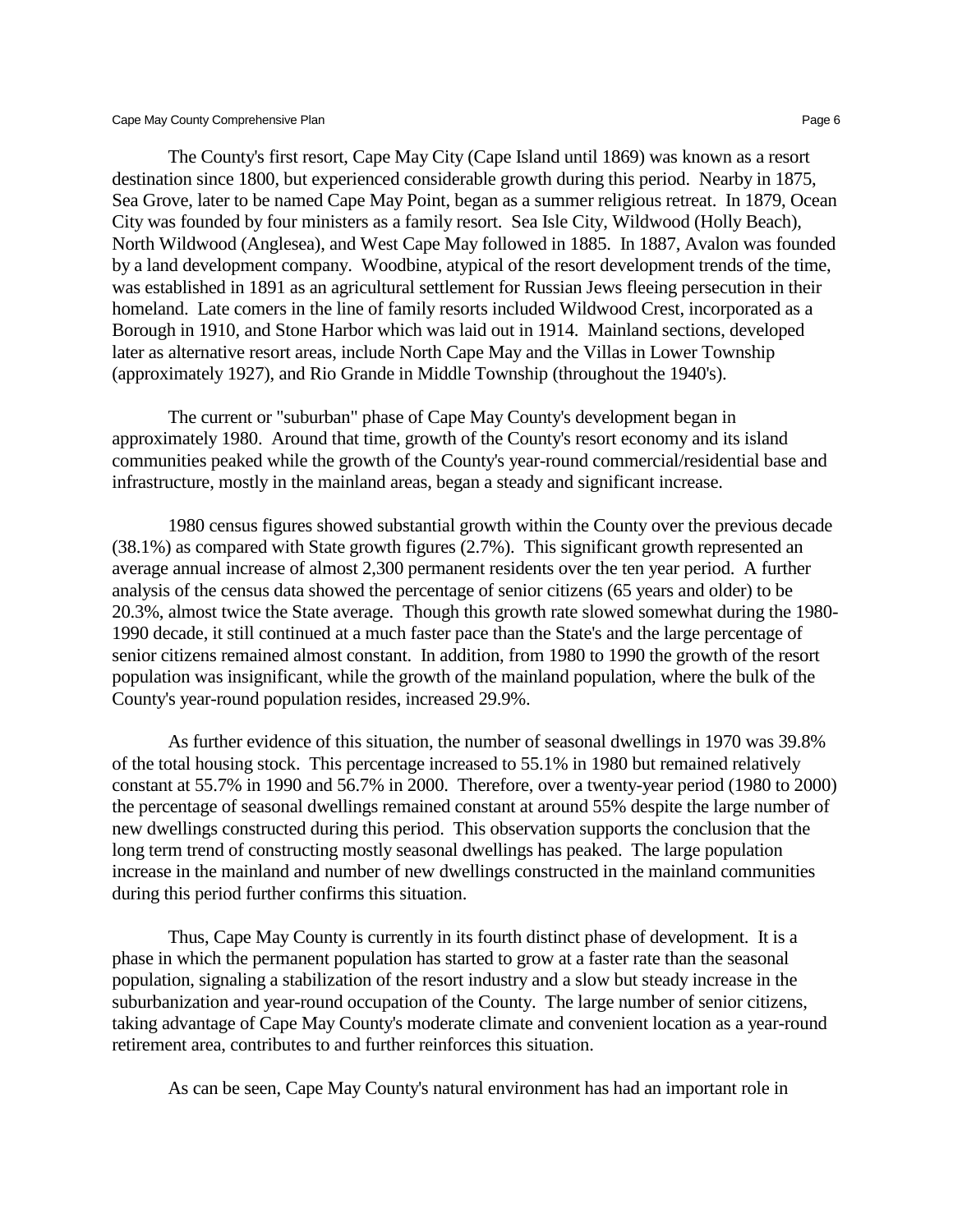determining the extent and character of its population over the past three centuries. From our earliest settlers, who survived off the land, to our most recent residents who enjoy Cape May County's climate for vacation or retirement, it is our natural resources that have attracted our visitors and residents.

It is the purpose of this document to establish policies to guide the future growth of our County so that our resources will be used wisely and efficiently.

 For information concerning the growth of Cape May County's municipalities since 1950, see Appendix A, "Cape May County Population and projections - 1950-2020".

 For a more detailed information concerning Cape May County's population, housing, and other features, see the "Cape May County Data Book" published by the Cape May County Planning Department, April, 1993.

 For a thorough historical record of Cape May County, see "Cape May County, New Jersey, The Making of an American Resort Community", by Jeffery M. Dorwart, Rutgers University Press, 1992. This book was commissioned by the Cape May County Board of Chosen Freeholders to commemorate the County's tri-centennial.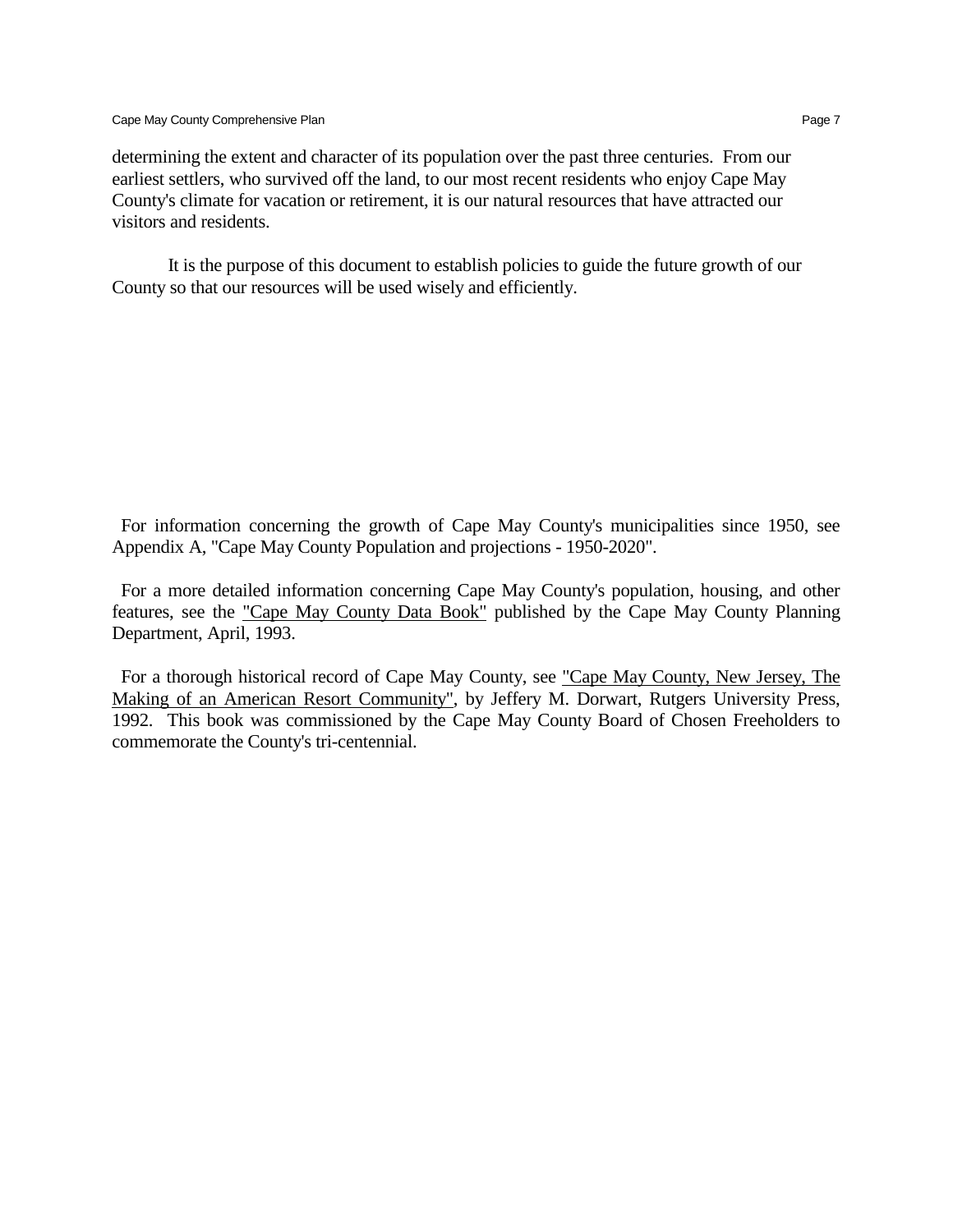# Chapter Three

## Physical Environment

Cape May County forms the southern tip of New Jersey and, excluding water bodies, includes approximately 267 square miles of area. Triangular in shape and bounded on two sides by large natural water bodies and on the third by two rivers and the Great Egg Harbor Inlet, Cape May County is a peninsula that constitutes a natural geographic region. From north to south lying along an axis formed by New Jersey State Route Nine and the Garden State Parkway, the County is approximately twenty-seven miles long. At its widest point (an east-west line through Eldora) the County measures approximately fifteen miles.

With respect to the eastern population centers, Cape May County is approximately 150 miles south of New York City, 80 miles southeast of Philadelphia, and 130 miles due east of Washington, D.C. (see Appendix B - "Location Map"). This ideal location makes the County a popular tourist attraction and is a prime factor in the success of the County's resort industry.

Moderated by the surrounding water bodies of the Atlantic Ocean and the Delaware Bay, the County's climate is mild in comparison to most surrounding regions. The continuous water breezes that cool the beaches and surrounding areas during the summer season are the prime factor that contributes to the success of the County's tourist economy.

Characteristically, the County is composed of three distinct parts. On the east, a chain of five low-lying islands contain most of the County's resorts. From southwest to northeast, they extend for approximately thirty-two miles from Cape May City to Ocean City. The sands making up these barrier beaches, as the islands are called, form a firm bottomed beach which slopes gently into the Atlantic Ocean. Many years ago, geologists considered these beaches to be of little potential value, but today they are the heart of Cape May County's economy and contain a good portion of the County's permanent population and the majority of its infrastructure.

To the west of the islands, a band of salt marsh wetlands from one and one-half to three and one-half miles wide, interlaced with twisting channels and large sounds, separates the resort islands from the remainder of the County. Aside from a few small developments situated along access causeways, these environmentally sensitive areas are virtually unpopulated. Because of their importance as spawning areas for a wide variety of species and their significant scenic value, these wetlands represent one of the County's most valuable environmental resources.

West of these wetlands lies the remainder of the County, generally referred to as the mainland. This low relief area, a portion of the outer Atlantic coastal plain, contains large developed areas, freshwater wetland areas, and many acres of woodland. Also, along the Delaware Bay is found one of the most scenic and pristine natural bay front areas on the east coast.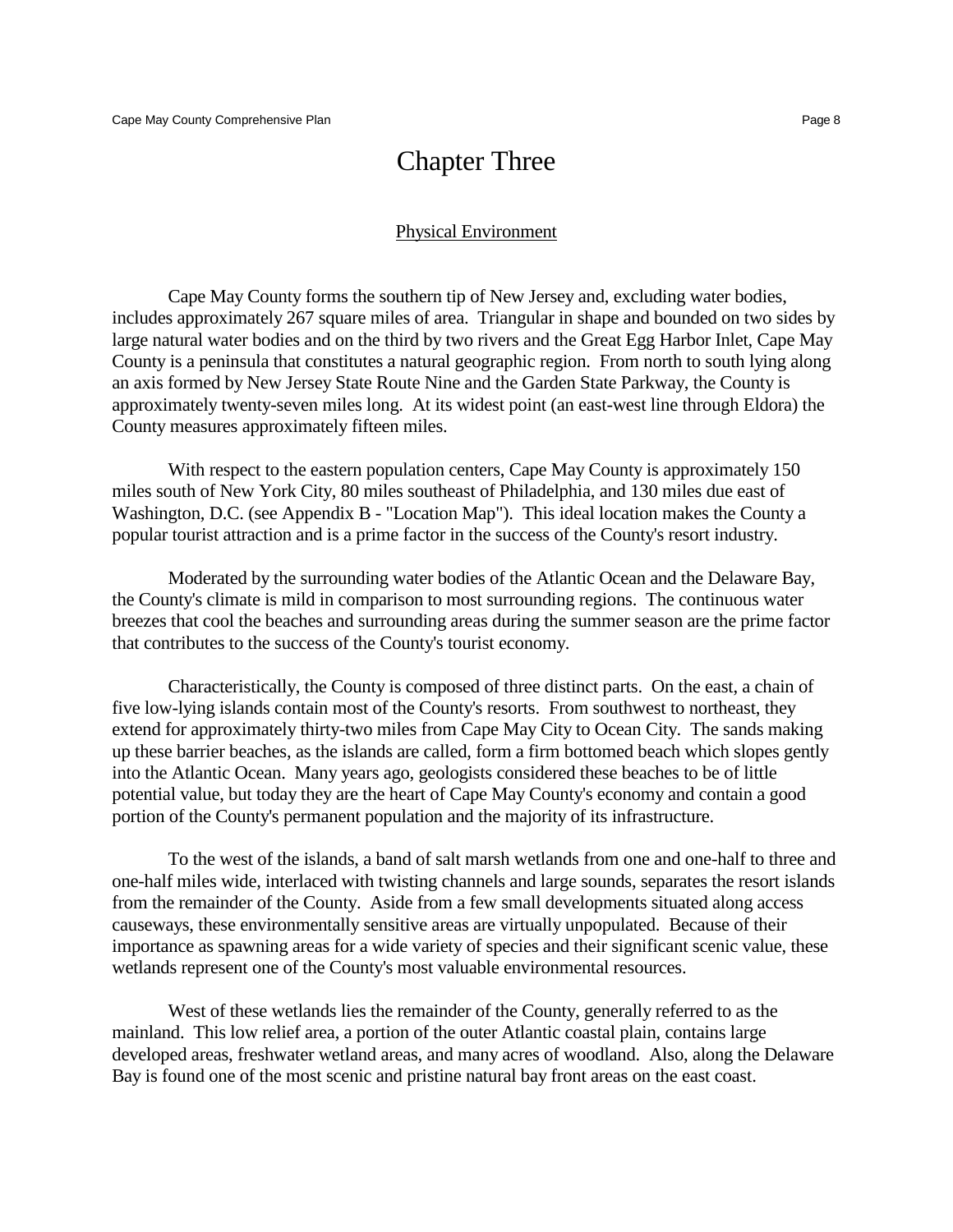## Cape May County Comprehensive Plan

For the most part, this large mainland region lies less than twenty feet above sea level and some sections, sealed with isolated clay lenses or having particularly high water tables, collect and hold surface water. Usually, however, the continuous sand sub-strata of this area quickly absorbs even the heaviest rains. The area also contains a wide variety of plant and animal life which contributes to the mainland's mostly rural character.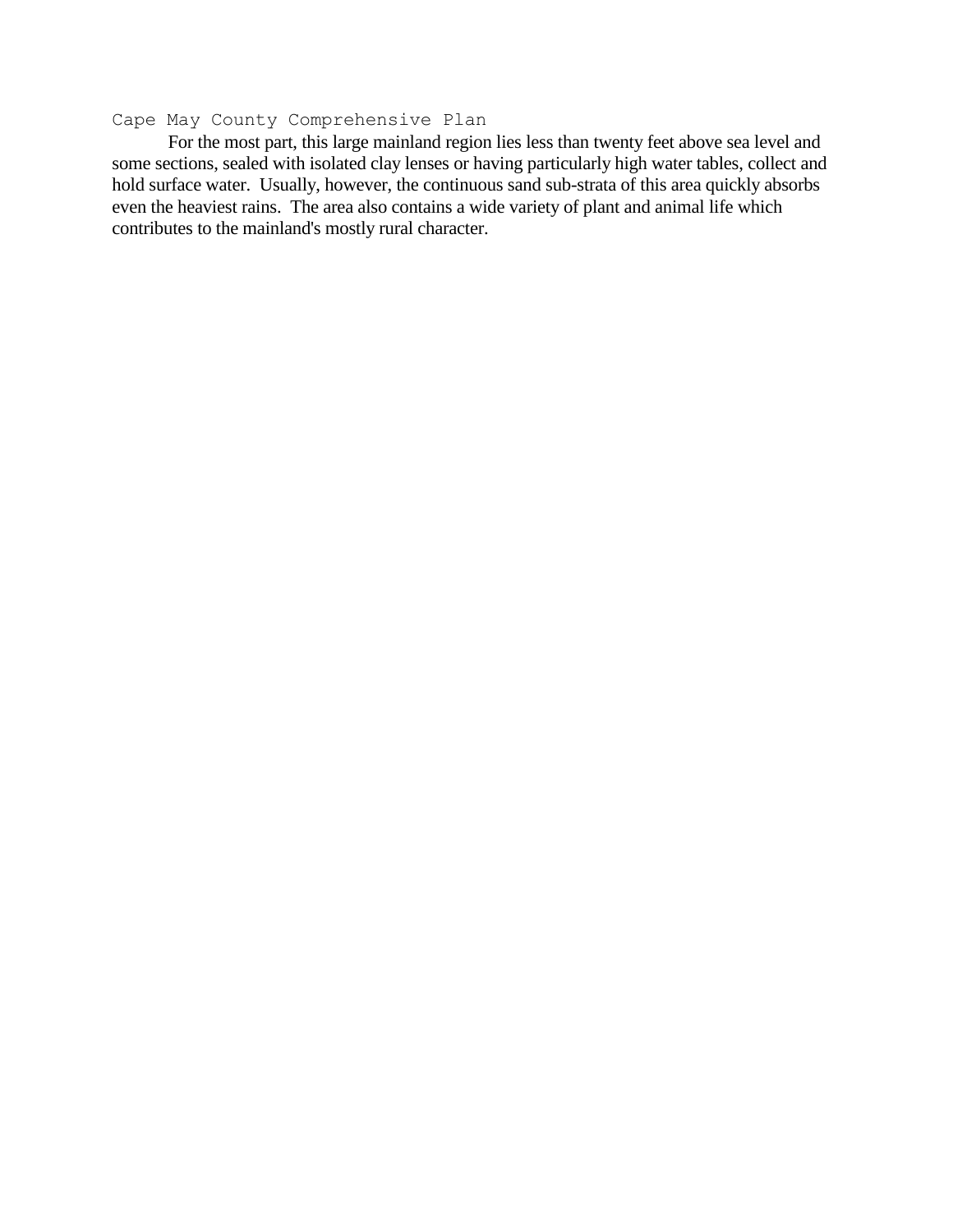## Chapter Four

## **Existing Land Use**

"Land Use" refers to the manner in which land is developed or is left in an undeveloped state. The following is a brief discussion of Cape May County's existing land use characteristics.

In keeping with Cape May County's unique location and characteristics, land use in the County is diverse and unusual. The barrier islands, along the eastern edge of the County, contain the most concentrated growth. It is here that the boardwalks, beaches, and marine uses that typify Cape May County can be found. As a general rule, with the exception of beach, dune, and wetland areas, development in these resort islands is intense and utilizes the vast majority of the upland. The most common use is residential, consisting mainly of seasonal homes. Commercial development is primarily tourist oriented and consists of large amusement areas, marinas, and various smaller attractions and facilities. Some industrial uses, primarily fishing related, are located in the barrier islands. Most other industrial uses, however, are located in mainland areas primarily because of the high cost of land in the barrier islands. It should be noted that these are light industrial uses. Because of the County's sensitive environment and relatively isolated location, heavy industry is almost non-existent.

Separated from the barrier islands by vast wetlands, the mainland communities of Lower Township, West Cape May, Middle Township, Dennis Township, Woodbine, and Upper Township make up the remainder of the County. Dense residential development similar to that in the barrier islands can be found in portions of Lower Township (Villas and North Cape May), Middle Township (Rio Grande and Cape May Court House), and Upper Township (Marmora), as well as some areas along the Route Nine corridor. It should be noted that a relatively small number of seasonal dwellings can be found among the residential developments in these mainland areas.

Commercial development in the mainland is concentrated at specific sites and major intersections, usually in close proximity to residential development. Large commercial complexes can be found in Rio Grande (Middle Township) near the intersection of N.J. Routes Nine and Forty-Seven, in Cape May Court House near the intersection of N.J. Route Nine and Stone Harbor Boulevard, in North Cape May (Lower Township) near the intersection of Bayshore Road and Ferry Road, and in Upper Township at the intersection of N.J. Routes Nine and Fifty.

In keeping with the County trend, industrial development in the mainland areas is sparse. Cape May County's location (distant from the urban population centers), and lack of adequate rail facilities contributes to this situation. However, small industrial parks can be found in Erma (Lower Township) at the County Airport and on Indian Trail (County Road 618) in Middle Township.

The remainder of the mainland region can be classified as semi-rural, with light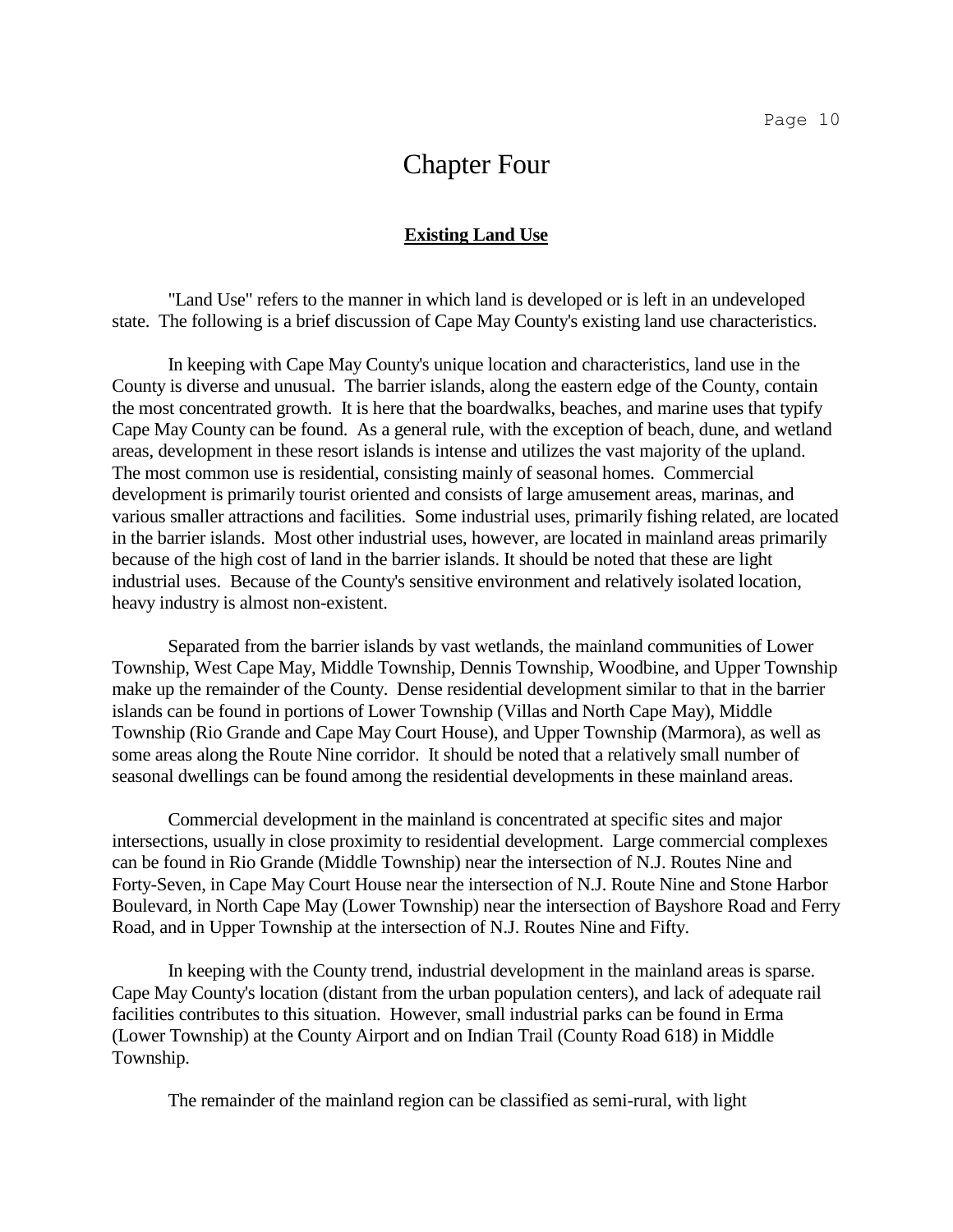residential/commercial development scattered among large areas of woodland, farmland, and freshwater and tidal wetlands. In fact, the majority of the developable areas of the mainland are developed. The remaining upland developable areas constitute approximately 11.5% of the total area of the County.

The importance of land use in planning cannot be over-emphasized since the existing character and type of land use constitutes, in most cases, an existing way of life and the economic realities of growth over time. Care must be taken to ensure that planning for the future does not violate sound traditions and growth patterns; however, undesirable land use and development trends should be singled out for correction through the planning process.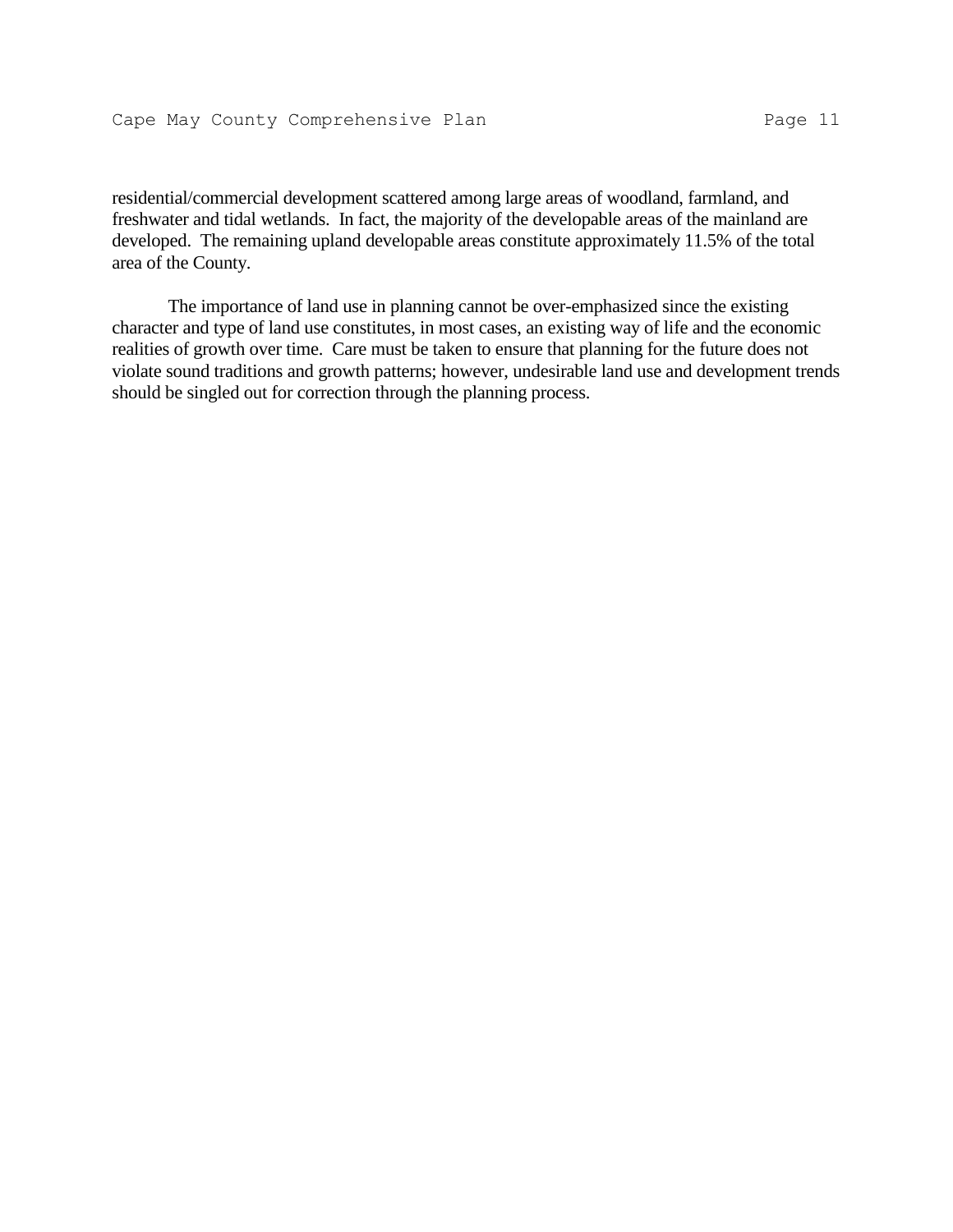## Chapter Five

## **PRESENTATION**

The Comprehensive Plan of Cape May County is presented in a conventional format. A topic is introduced, detailed information concerning the topic is offered, and a statement of County policy is then presented. This format allows for a thorough examination of individual topics and also permits easier amendment to the Plan as future programs and legislation that affect individual issues become applicable.

#### **ECONOMIC DEVELOPMENT**

The County Planning Board assists the County Department of Economic Resources and Capital Planning by providing technical assistance on proposed projects and by assisting in the preparation of certain grant applications. The Planning Department's experience in the areas of transportation, community development, project review, and environmental planning are extremely valuable in determining the proper application of economic development efforts within Cape May County.

#### **POLICY**

In assisting with the formulation of County Economic Development Policies, the Planning Board shall weigh all factors in making a determination on any specific project proposal. A proper balance between the need for a project (jobs, income, etc.) must be addressed with regard to that project's impact on the environment, it's location (available transportation, utilities, etc.), and the overall County infrastructure and resort nature.

Not only will the Planning Board be involved with the evaluation of specific proposals, but also with the long range planning (such as utilities location, costs, and transportation facilities) which is necessary for the establishment of a viable County Economic Development Plan.

#### **WATER SUPPLY**

Currently, Cape May County's water supply is derived from two basic sources: the deeper confined aquifers (Kirkwood and Cohansey) for the island communities and the water table aquifer (Cape May Formation) for the mainland communities. There are no reservoirs in Cape May County.

The Kirkwood aquifer is assumed to be non-replenishable. At one time, it was thought that this aquifer would become contaminated by salt water within a relatively short period of time as a result of uncoordinated and sometimes excessive use. Recent studies appear to indicate that this is not the case and that the Kirkwood aquifer has considerable quantities of potable water. However,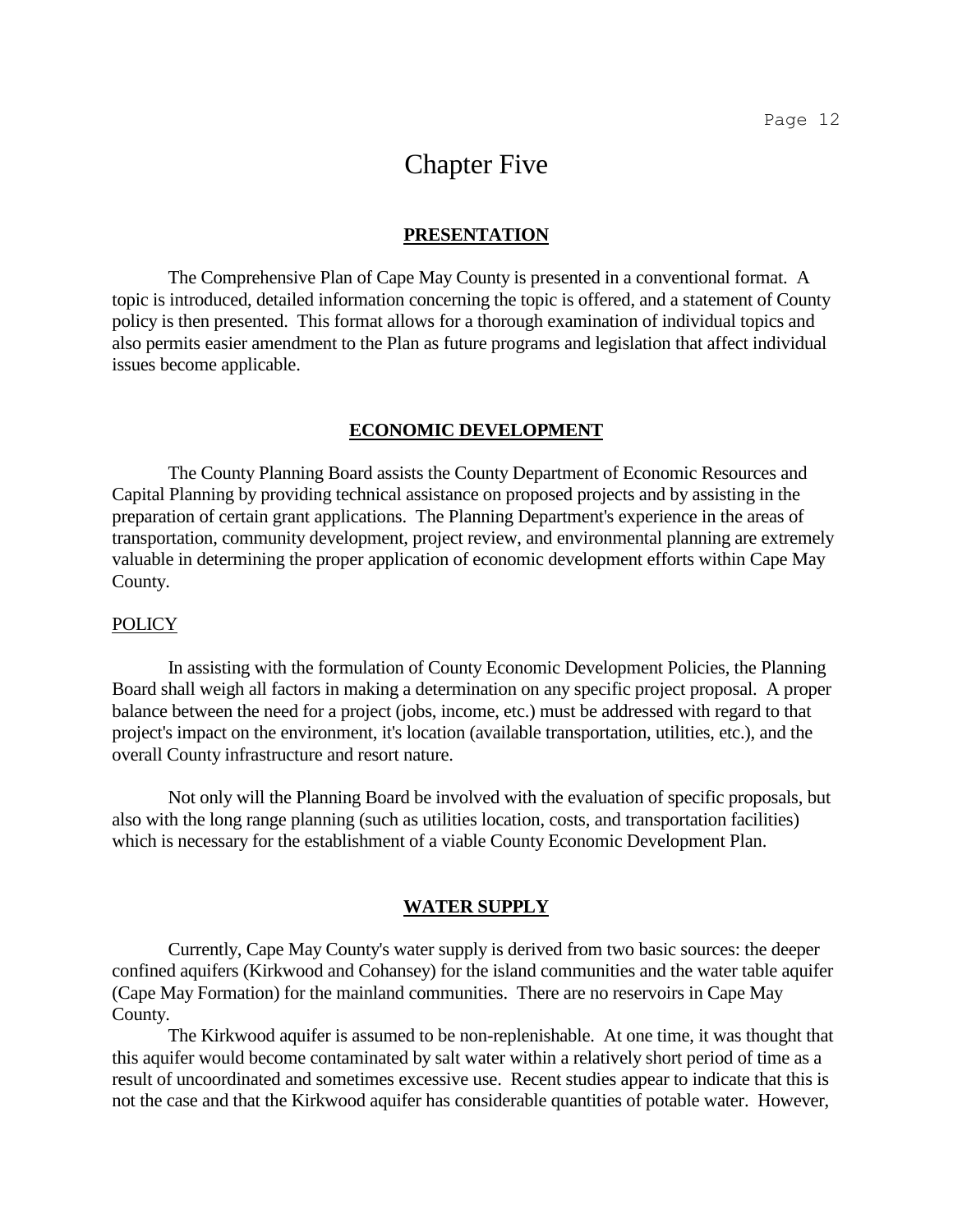these studies are incomplete and the Kirkwood aquifer continues to show signs of salt water intrusion in certain areas of southern Cape May County as a direct result of our use. In the extreme southern County area (Cape May City and areas south of the Cape May Canal), this situation has become so severe that the first desalination plant in the State of New Jersey has been permitted to treat the water drawn from the Kirkwood aquifer.

Another dependable water source is the water table aquifer on the mainland that is recharged directly by precipitation, and the Cohansey aquifer on the mainland north of Rio Grande which is recharged indirectly by water from the water table aquifer. These sources are being adversely impacted in some areas because of the effects of development. As a result, municipal water systems are forced to expand to regions of the mainland that are not in their original supply plans. Various solutions including extensive water conservation programs, supply interconnections, extension of municipal water systems, new well fields, and further desalination are being discussed to meet the growing demand.

## **POLICY**

It is the policy of the County Planning Board that future growth should not exceed the ability to provide adequate water supply. Such policy shall be implemented as follows:

- 1. Continued monitoring of our water supply is encouraged to determine the extent of salt water intrusion and over-use of existing wells. There is an urgent need to maintain a "safe yield" relationship between aquifer recharge and aquifer withdrawals, particularly in the Cohansey aquifer. In order to avoid costly and/or energy intensive local or regional solutions, municipalities shall be encouraged to plan for development that does not exceed the limits of their available water supply. In July of 2001, legislation was approved to provide two million dollars in funding to study Cape May County's ground water situation. It is hoped that this study, now in the hands of NJDEP, will provide solutions to this situation.
- 2. Municipalities shall be encouraged and, where possible, assisted to adjust zoning and growth controls to protect residential wellhead clusters and over-all density in areas where water supply is critical. In this regard, the Planning Board will coordinate with the Cape May County Health Department to implement the Wellhead Protection Program.
- 3. Emphasis shall be placed on conservation measures to reduce demand on water resources. The Planning Board and staff will, whenever possible, assist in outreach and educational efforts such as those endorsed by the County's Watershed Management Planning Program.
- 4. To reduce the demand on our aquifers, the re-use of treated water shall be encouraged whenever practical. Particular emphasis will be placed on using treated discharge on golf courses, sod farms, and similar facilities.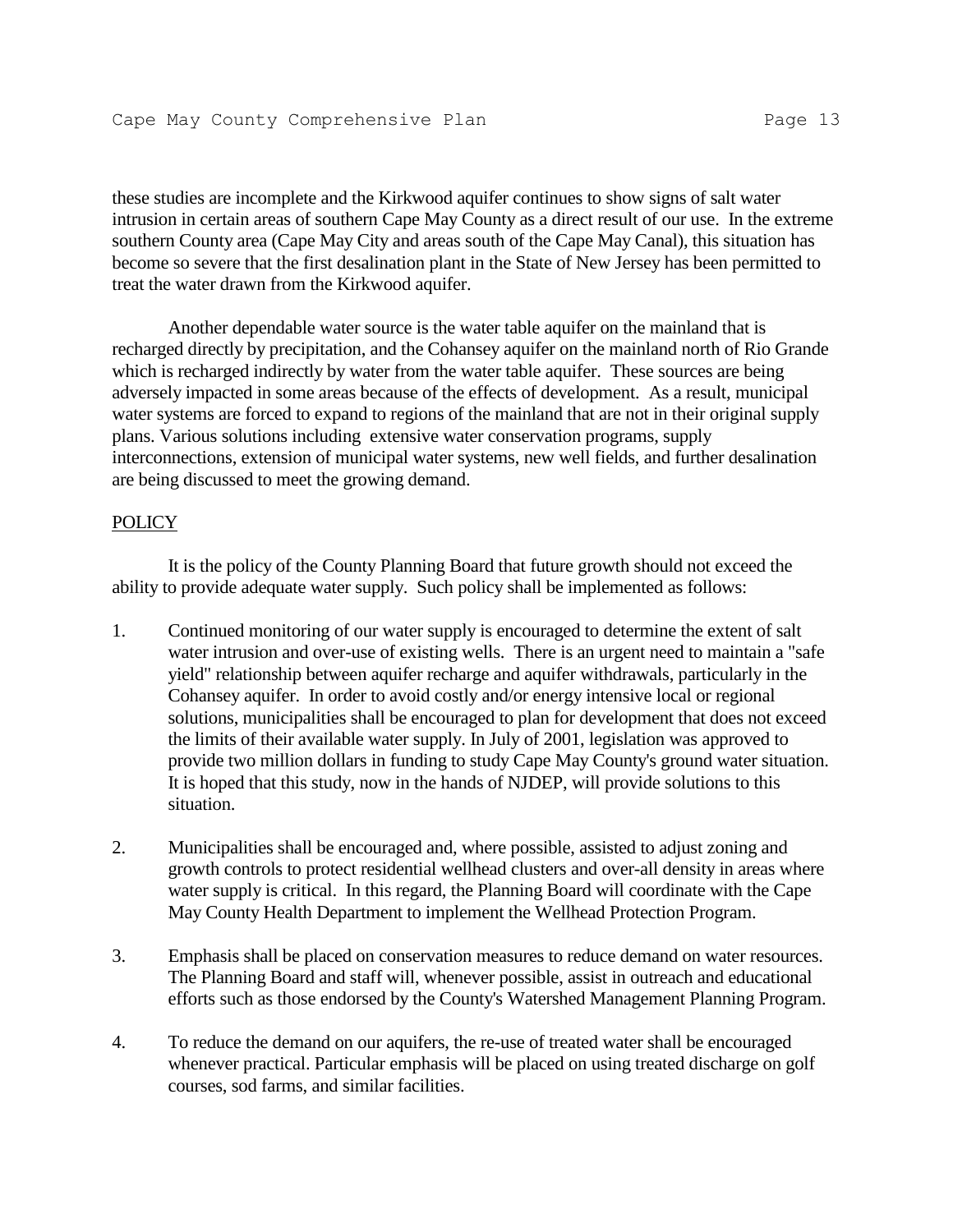- 5. County Planning Board review authority (subdivisions, site plans, state review process, CAFRA, etc.) shall be utilized to the maximum extent possible to protect our water supplies. While the adopted County 208 Plan minimum lot size requirements assist aquifer recharge and limit density of development, close coordination between the Planning staff and the Health Department is necessary and will be practiced in the development review process.
- 6. Municipalities shall be encouraged and, if possible, assisted in efforts to develop regional water supply implementation plans. In this regard, the County Planning Board and staff will cooperate and provide assistance to the Cape May County Water Resources Coordinating Council.
- 7. Aquifer recharge areas should be protected by purchase of critical areas for future well fields, regulation of buffer areas and enforcement of water quality protection programs. In addition to assisting in the implementation of the Wellhead Protection Program as noted above, the County Planning Board will, through its involvement with the County Open Space and Farmland Preservation Program and other land preservation programs, aid in the preservation of these resources by stressing the importance of assigning the highest priority to the acquisition of open space and/or farmlands located in recharge areas with the greatest potential for retention and reclamation of freshwater supplies.
- 8. Municipal governments will be encouraged and, where possible, assisted in planning for the earliest possible acquisition of future well fields.
- 9. The County Planning Board and staff will, whenever possible, assist municipalities and regional entities in regional water supply planning efforts as encouraged by the most recent New Jersey Statewide Water Supply Plan. Emphasis will be placed on participation and support of the County Water Resources Coordinating Council.
- 10. The County Planning Board will participate in, and assist with the implementation of, the Watershed Management Planning Program as funded by NJDEP.

## **CAMPGROUNDS**

Highlighting the recreational resources of the County's mainland are forty-six campgrounds providing over 15,500 licensed campsites. This campsite number is greater than the combined total of campsites in the rest of the State of New Jersey. On a typical weekday at the height of the summer season, these sites accommodate over 50,000 campers.

A 1976 survey, repeated in 1994, determined that campers have the same recreational interests as other tourists and, with the exception of the cost of accommodations, spend a similar amount of money. The studies also determined that camping families are slightly larger that the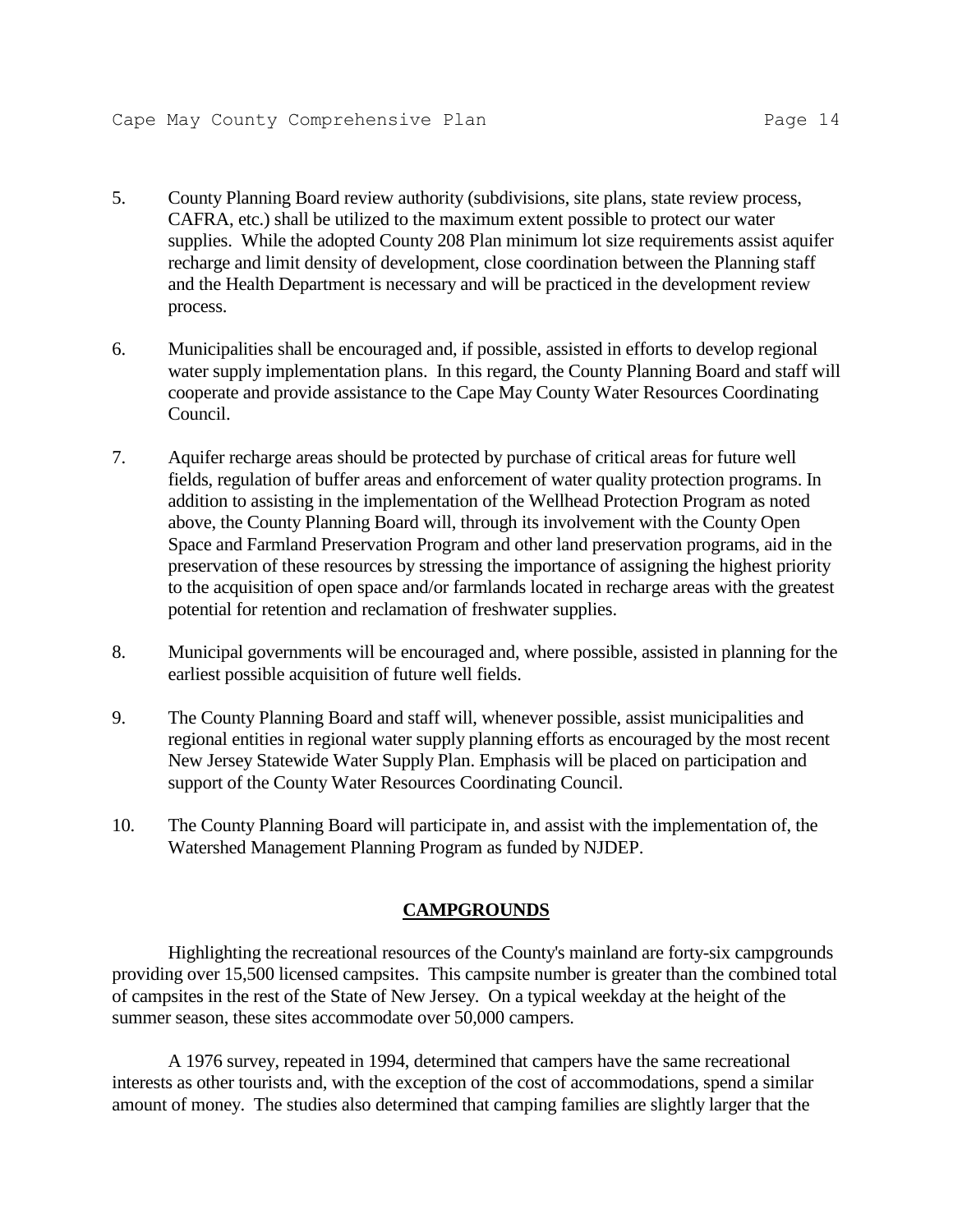## typical tourist family.

Recent trends in the campground industry have shown an annual decline in the number of public campsites and the conversion of existing campgrounds to condominium or long-term lease type arrangements. The lease/condominium campground trend, while still compatible with the resort nature of the County, poses some problems. From a land use perspective, the parcel becomes several private lots and can never be returned to a natural state or become a viable open space parcel. Also, the density of campgrounds, much higher than typical residential development in the area, tends to create long-term land use conflicts. However, through proper municipal land use, zoning regulations, and regulation enforcement, such problems can be effectively controlled.

Though future trends in campground development may pose problems, campgrounds in general are a compatible land use in most areas and remain an excellent asset to the County's resort based economy. They remain an acceptable alternative to permanent residential development and, when properly designed and buffered, a compatible use in agricultural areas.

#### **POLICY**

It is the policy of the County Planning Board to encourage campgrounds. When properly designed and located, campgrounds are a land use compatible with the County's resort economy. By providing information and assistance to the municipalities (and through the enforcement of existing County regulations), the County Planning Board proposes to maximize the positive influence of campgrounds within the County. Campgrounds should be encouraged as a seasonal, recreational use and conversion to condominium or long-term lease arrangements should be discouraged.

#### **HISTORIC RESOURCES**

Cape May County has a rich heritage in its history and historic buildings. For many years our historic architecture has contributed to our community and attracted hundreds of visitors. Buildings which are architecturally or historically significant are surviving examples of the work of early craftsmen and often represent the regional architecture of colonial New England and Long Island.

 The listing of buildings and districts on state and federal historic registers affords protection from public projects which would otherwise detract from or destroy an historic site or building. Listing on the State or Federal register of historic structures helps a town having an historic district to qualify for grants for historic preservation or other preservation activities. Also, listing of private properties on the registers can enable owners to receive tax credits on money spent for preservation activities.

Preservation of these buildings and sites, individually or collectively as districts, should be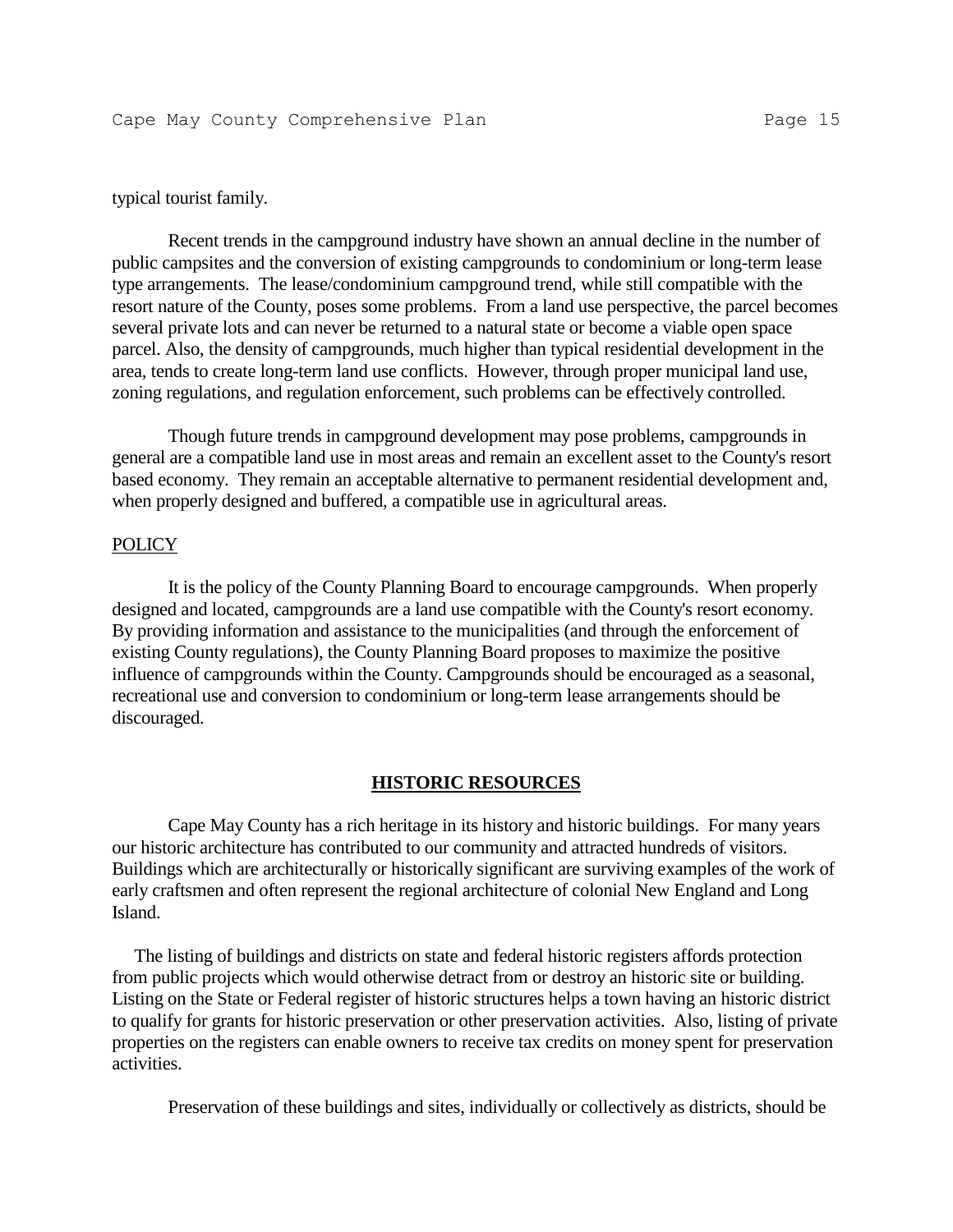undertaken for the following reasons:

- 1. Enhancement of community values and stabilization of the tax base.
- 2. Preservation of a cultural resource which preserves our heritage and compliments our resort economy.
- 3. Preservation of existing housing stock.

## **POLICY**

It is the policy of the Cape May County Planning Board to promote the preservation of the County's historic buildings and sites that exemplify noteworthy architecture or historic events. To promote this policy, the Board will encourage and, whenever possible, assist the Cape May County Division of Cultural and Heritage by providing the background information necessary for making application to State and Federal agencies to have noteworthy buildings and sites listed on the registers of historic places.

The Board will encourage and, whenever possible, assist municipal officials and planners in designating groups of historic buildings which may be eligible for historic district listing.

#### **FOREST RESOURCES**

Beyond the potential to provide an environment for recreation, the County's forest resources protect the environment itself. Forested areas prevent erosion of soil and provide areas for absorption of rain and storm-water run-off to safeguard our water supply. Aside from being necessary for the survival of many migratory species, forests also have the capability of modifying extreme air temperatures and adding oxygen to the environment. In addition, scenic and residential landscapes are enhanced, both esthetically and economically, by trees and forest growth.

Cape May County is fortunate in having approximately thirty percent of its land area covered by forest. Extensive rural woodlands contribute to the County's rustic character and resort atmosphere. Many of these areas are located in the northern and western areas of the County where development is limited by Pinelands regulations and there are large tracts of State owned and managed land. As a result, most of these large wooded tracts are not likely to be threatened by development. But there are many forested areas elsewhere in the County that may ultimately be developed.

In the past, many woodland areas were cleared for residential use and large areas of trees were lost. Fortunately, present development trends usually reflect the value of our forested areas. The current practice is to retain as many trees as possible to make building sites more natural and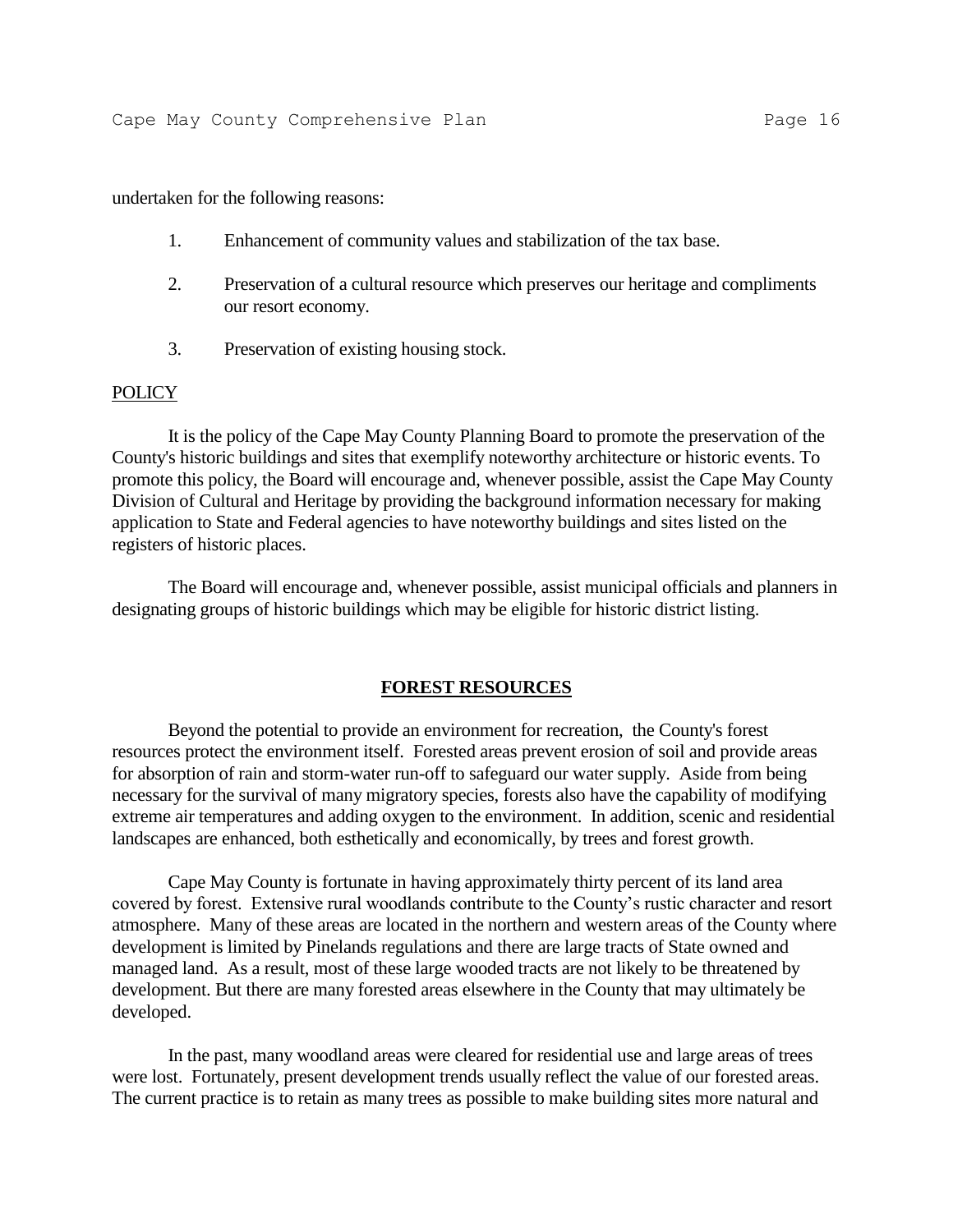## attractive.

In addition, the New Jersey Department Of Environmental Protection's "Stop Over Project", designed to encourage the retention and maintenance of trees and vegetation, is another reason to preserve our forest resources. Because of our unique coastal location, millions of migratory birds visit Cape May County annually and seek sustenance in our once vast forested areas. If the remaining areas are not protected and preserved, many of these species may ultimately vanish.

## **POLICY**

To improve the management of the County's forest resources, the following policies shall apply:

- 1. The County development review system will be utilized to the maximum extent possible to protect and preserve forest resources. Applicants will be encouraged to preserve woodland in the development phase and maintain woodland through the use of suitable management practices after development.
- 2. The County Open Space and Farmland Preservation Program will utilize forested area as another criteria in determining the ultimate value of applications.
- 3. In cooperation with the appropriate government agencies, an educational program emphasizing woodland resource value and preservation techniques will be encouraged for all owners and users of woodlands.

## **ENERGY**

 The "energy crisis" of the 1970's focused national attention on the need to conserve and introduced the issue of energy planning and management to the planning community. As a result, in 1980 the New Jersey Municipal Land Use Law was amended to enable municipalities to include an energy conservation plan element in their comprehensive plans (C 40:55D-28(8)). Municipalities were also empowered to include in their site plan and zoning ordinances standards and requirements relating to conservation of energy and use of renewable energy sources (C 40:55D-41(e), and C 40:55D-65(b)). These amendments were the first state-wide attempt to enhance energy conservation at the local level.

At the County level, energy conservation has been a watchword for several decades. County facilities, both new and old, undergo a thorough review process for energy economy and efficiency. Within the past several years, every County building has been analyzed for energy efficiency and, where appropriate, steps have been taken to correct noted deficiencies.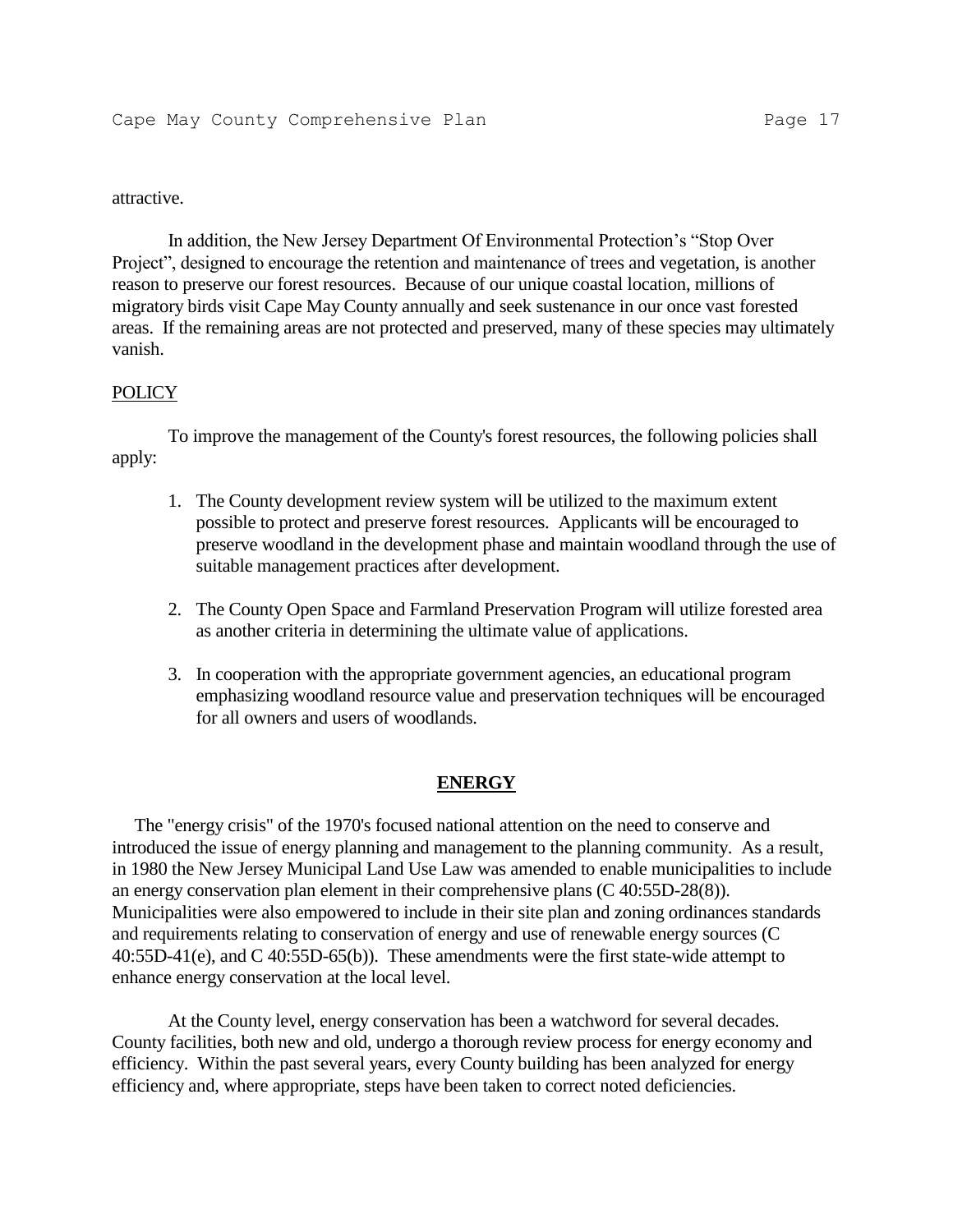#### POLICY

 With energy conservation in mind, the Cape May County Planning Board has established a goal of maintaining its role in the energy management process through involvement with the municipalities in the development review process. Development proposals submitted to the County will, where appropriate, be reviewed for energy efficiency and conservation. Appropriate comments will be forwarded to the applicant and municipality as part of the normal review process.

 In other areas, emphasis will be placed on encouraging municipal adoption and enforcement of energy related development ordinances. In addition, the County Planning staff will continue to compile and disseminate information on energy and energy related programs.

## **TRANSPORTATION**

Transportation Planning is a comprehensive, coordinated and continuing process by which foreseeable transportation needs are analyzed from state, regional and local viewpoints. The process involves activities of State, County, and municipal agencies, public authorities, citizens organizations, regional transportation planning agencies, and others and includes social, economic, energy, and environmental considerations.

For a detailed analysis of the transportation topics and policies affecting Cape May County, including a listing of all County Roads and proposed rights-of-way, see: "The Cape May County Transportation Plan", adopted by the Cape May County Planning Board in October, 2000 as the transportation element of this Comprehensive Plan.

#### **FISHING INDUSTRY**

While our resort business is first in economic importance in Cape May County, the fishing industry is a strong second. In 2000, the combined port of Cape May-Wildwood ranked fifth on the east coast in terms of commercial seafood landed (59.9 million pounds) and eighth on the east coast in dollar value of catch (28.6 million dollars).

The major areas of fishing activity in the County are the Cape May/Lower Cold Spring Inlet area, Otten's Harbor in Wildwood, and Sea Isle City. In terms of size, the Cape May/Wildwood port is currently the largest fishing port in the State, with nine major docks, employing from 625 to 720 people, and handling 50 to 150 vessels. Future expansion of the County's fishing industry is dependent upon the expansion of the current seafood market and the increased harvesting of underutilized species.

#### POLICY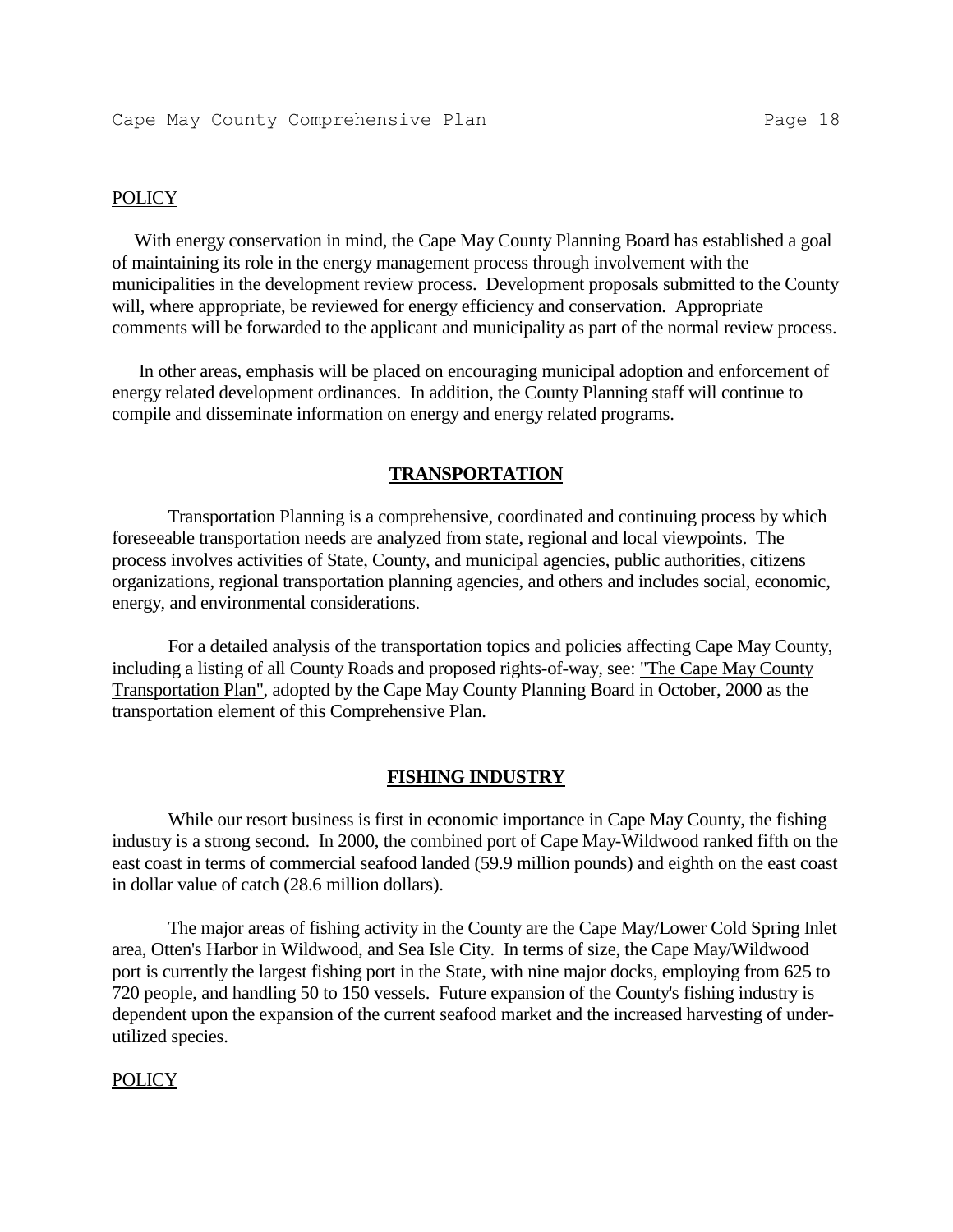Policies of the Cape May County Planning Board regarding the fishing industry include:

- 1. To promote and encourage land use and zoning policies which support the fishing industry.
- 2. To aid other County Departments in seeking funding and sources of aid for the County's fishing industry.
- 3. To protect the County's fishing industry from economic or environmental harm by supporting or opposing proposed legislation and projects.
- 4. In cooperation with the County Extension Service, to gather and disseminate information regarding the County's fishing industry.

## **POPULATION**

Cape May County's year-round population increased by 7.6 percent during the 1990-2000 decade. This is only half the rate of increase experienced during the 1980-1990 decade, which was half the rate of increase of the preceding decade (1970-1980). This slowing of the permanent population growth rate has been highlighted by the gradual stabilization of the population of our barrier islands. From 1980 to 2000, the population of our barrier island communities increased by slightly over one thousand residents. This is in contrast to our mainland communities that grew by over 18,600 residents during the same period. (see Appendix A).

During the summer, the County's population swells to over six times the winter (permanent) population. This tremendous increase, a result of the County's extensive resort industry, puts a severe strain on the County's infrastructure. Roads, bridges, sewer and water systems are frequently utilized to the maximum during the peak periods of our summer months. The growth of the summer population is expected to continue, though at a slower pace than our permanent population (see Appendix C).

 For more detailed information concerning Cape May County's population figures, see: "Cape May County Population Projections 2000-2020", published by the Cape May County Planning Department. For the latest information about certain aspects of the population, such as income or housing data, please contact the Planning Department.

#### **POLICY**

The analysis and projection of population trends is the major basis of most planning decisions. The size, density and location of the various population groups determine the level of demand for future facilities and serves as an indicator for most planning decisions. For these reasons, the County Planning Board will continue to develop and maintain population projections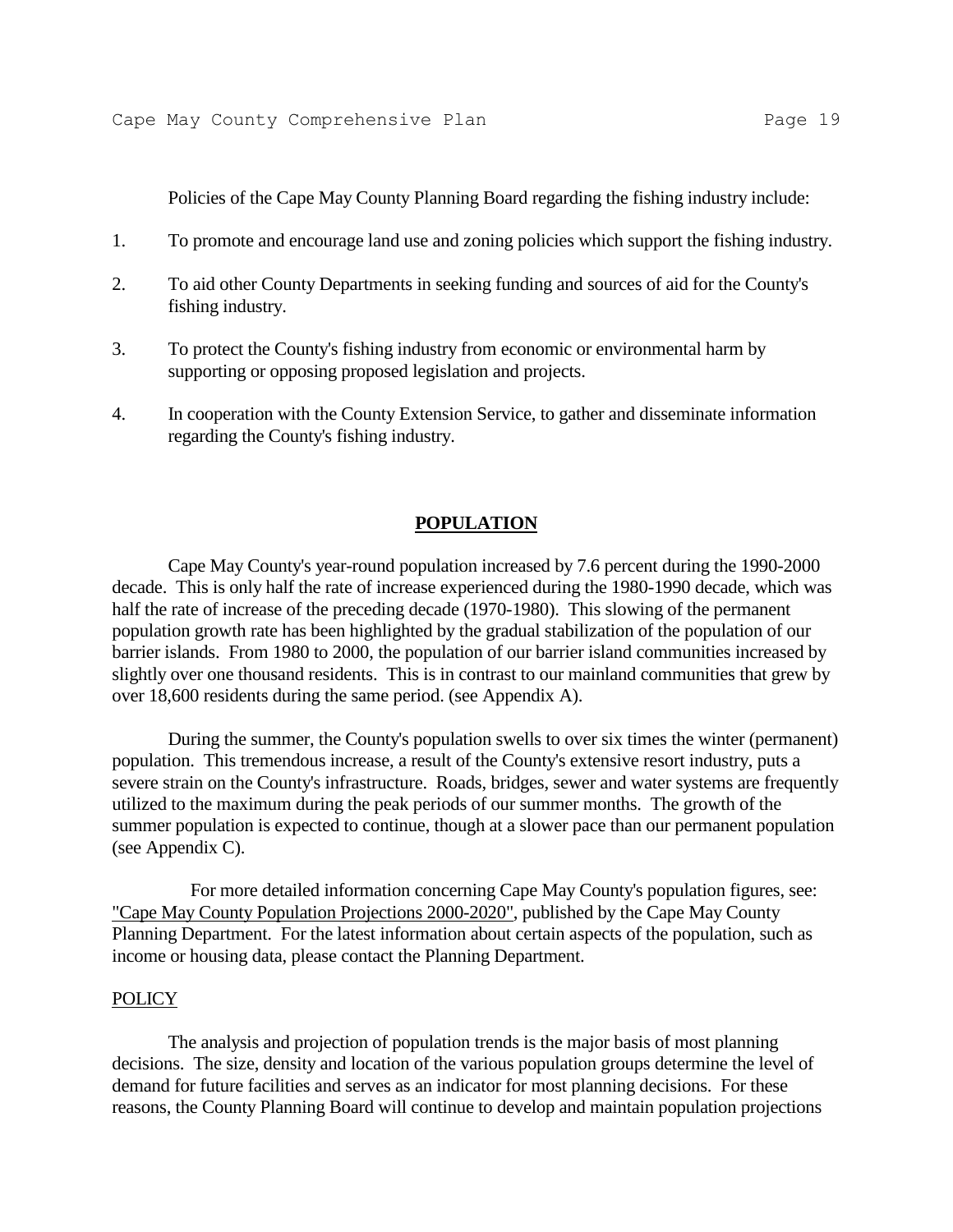for each town utilizing acceptable methodology and based on a number of recognized indicators. These projections can then be used by each municipality so that, through zoning powers, they may provide adequate areas for development, community facilities and necessary open space.

#### **SOILS**

The soils of Cape May County are most important as the supporting resource for woodland, crops and pasture. Soils are a critical factor in wildlife management, landscape plantings, selecting sites for roads, ponds, buildings, and other structures and in judging the suitability of tracts of land for agriculture, industry, or recreation.

Cape May County is composed of five soil associations which are further broken down into fourteen broad soils series and finally into twenty-four identified soil types.

The United States Department of Agriculture Soil Survey is used to determine the degree and type of limitation of soils for various uses such as agriculture, septic systems, roads, dwellings, etc. These limitations are classified as "slight", "moderate", or "severe" based on a number of factors. However, the most common denominator, in terms of use, is the depth to the seasonal high water table. This factor can determine the suitability of the parcel for various forms of development, most prominently, septic systems.

For a detailed analysis of the County's soils, see: "Soil Survey of Cape May County, New Jersey", published by the United States Department of Agriculture Soil Conservation Service, February, 1977, or contact the Cape May County Planning Department.

#### **POLICY**

The County Planning Board will use the above source of standards to assess applications as part of its development review process. In addition, aerial photographs and, if appropriate, field inspections will be used to determine whether a certain area is suitable for the development proposed. Also, as part of a cooperative agreement, development proposals in non-sewered areas that could ultimately affect water quality will be forwarded to the Cape May County Health Department for their review under the County Environmental Health Act and the adopted Cape May County 208 Plan.

Also, the County Planning Department will continue to provide basic soils information to the general public upon request.

## **SOLID WASTE**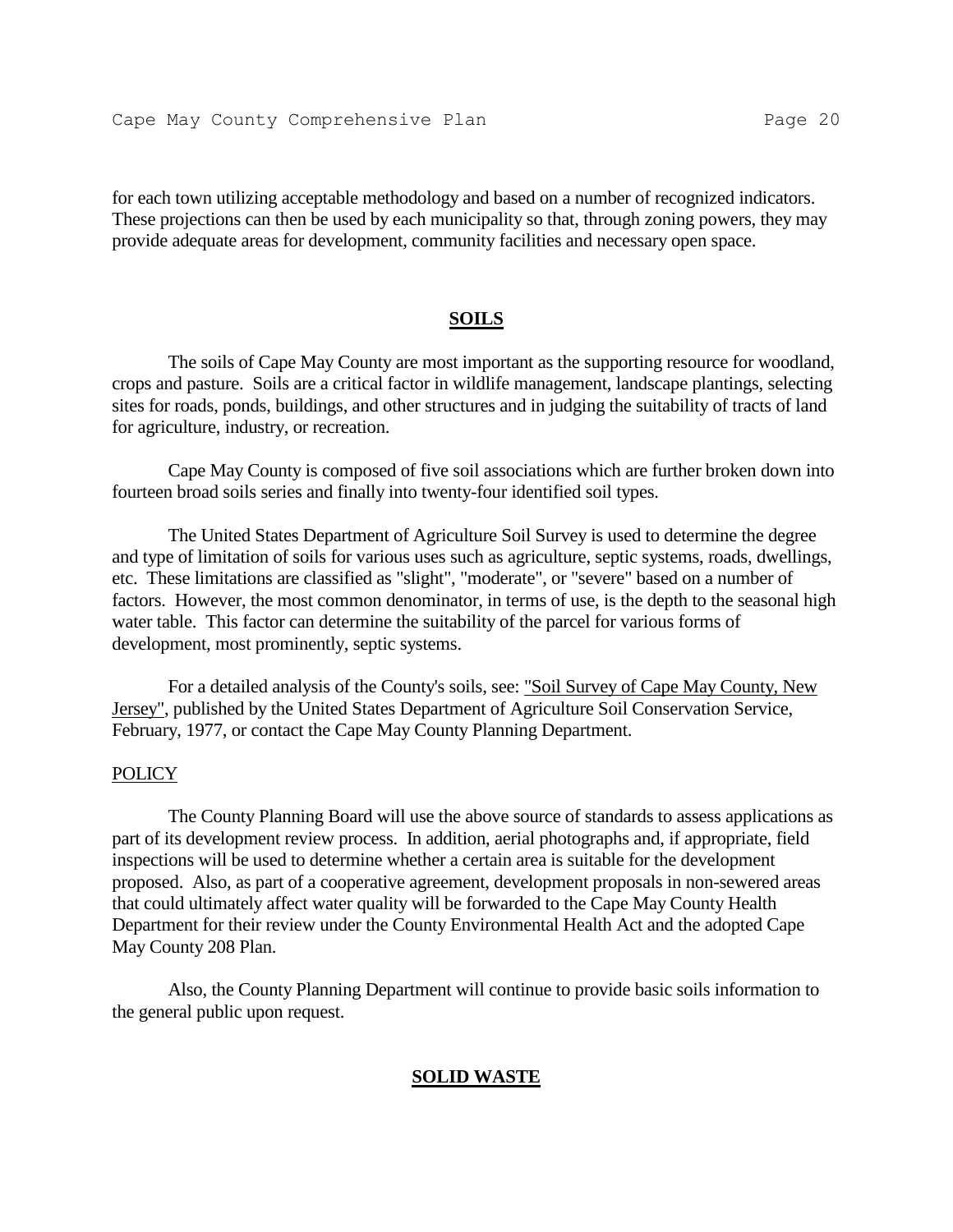The basis for solid waste management in Cape May County is the Solid Waste Management Plan as adopted by the Cape May County Board of Chosen Freeholders, approved by the New Jersey Department of Environmental Protection, and administered by the Cape May County Municipal Utilities Authority. As with planning for other regional facilities in a resort area, the great variation in seasonal population presents major problems. Cape May County also has large areas of sensitive lands with high water table conditions that are not suited for the location of waste processing facilities. The County's plan for solid waste, however, has developed a strategy to deal with these issues. The general approach is to consider solid waste as a resource, which when properly managed, will no longer pollute the air, land, and water, but will be a source of raw materials for reuse.

## **POLICY**

The policies of the Cape May County Planning Board regarding solid waste follow the general principles as stated in the Cape May County Solid Waste Management Plan:

- 1. Resource recovery will be emphasized with the goal being minimal use of landfills except for residuals, by-pass waste, and emergencies. Present plans for maximum resource recovery are comprised of waste avoidance, source separation, recycling, and composting.
- 2. All levels of government should be actively involved in solid waste management by practicing resource recovery through waste avoidance, source separation, and recycling and by encouraging the participation of both tourists and year-round residents.
- 4. To encourage efficiency and economy, the County's regional landfill will be utilized to its maximum capacity prior to closing. The County Planning Board and Planning staff will offer support and assistance in this endeavor.

## **HOUSING**

The first Cape May County Comprehensive Plan, adopted in 1962, lacked a specific section devoted to housing issues. Housing was addressed in general terms only under the land use section of the Plan and no analysis of county-wide housing or housing need was presented. The 1976 and 1978 versions of the Plan discussed housing policies, referring to the housing needs of low and moderate income persons. The reason for this discussion was the 1975 New Jersey Supreme Court ruling, commonly referred to as the Mt. Laurel decision. This decision stated that developing municipalities have a constitutional obligation to provide a realistic opportunity for the construction of low and moderate income housing. The decision eventually led to the adoption of the New Jersey Fair Housing Act in 1985 which, in turn, led to the formation of the New Jersey Council on Affordable Housing. As a result, the 1985 Cape May County Comprehensive Plan was the first to address this municipal responsibility and establish County policies in this regard. These policies are still valid.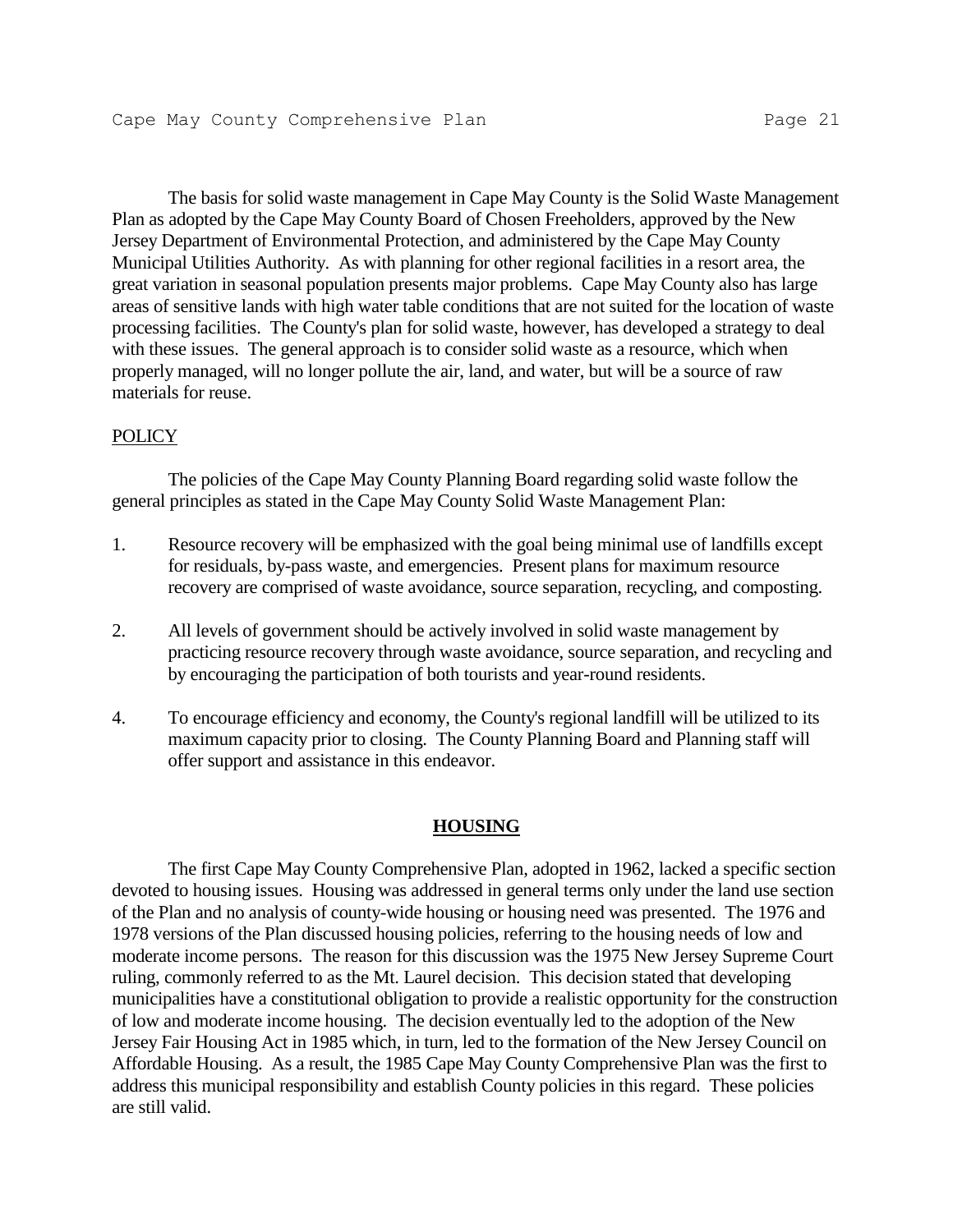#### **POLICY**

Each municipality should determine the range of housing programs to be utilized in fulfilling their low and moderate income housing obligations as determined by the New Jersey Council on Affordable Housing. Whenever possible, the County Planning Board will assist municipalities, upon request, in exploring the various alternatives which could enable them to meet this need. At a minimum, municipalities should investigate the following in order to meet their low and moderate income housing responsibility under the New Jersey Fair Housing Act:

- Review of development ordinances to eliminate excessive cost generating items;
- Provide incentives or bonus zoning techniques for provision of low and moderate cost housing;
- Seek federal and State funding for housing rehabilitation programs to aid low and moderate income families in meeting housing code requirements;
- Encourage rehabilitation of older homes having good architectural and structural qualities.

## **AGRICULTURE**

From the time of the founding of the County's first settlement, Town Bank, in 1690, until the Civil War and the introduction of the railroad into the County, farming was largely of a subsistence nature. Acreage of tilled land increased in proportion to the growth in population until the railroad led to the development of the resort economy and the importation of bulk food commodities in the late nineteenth century. Thereafter, except for brief periods of increase during the development of the Woodbine agricultural colony and between the two World Wars, the County's farm acreage steadily declined (see Appendix D). In spite of this gradual decline, agriculture represented a major portion of the County's economy well into the 1960's.

While the number of farms and agricultural lands decreased, the resort economy expanded dramatically with an accompanying increase in the County's permanent population. During the forty-five year period ending in 2000, the County's population increased from approximately 35,000 to over 100,000 persons. In that same period, more than half of the County's farm land went out of production while the number of active farmers declined by two-thirds.

There are many reasons for this decline, the most significant of which is the ready availability of farm products from outside the County coupled with the absence of a marketing system enabling County farmers to reach County consumers. Another factor contributing to this decline is the continuing development pressure in the mainland communities. This encourages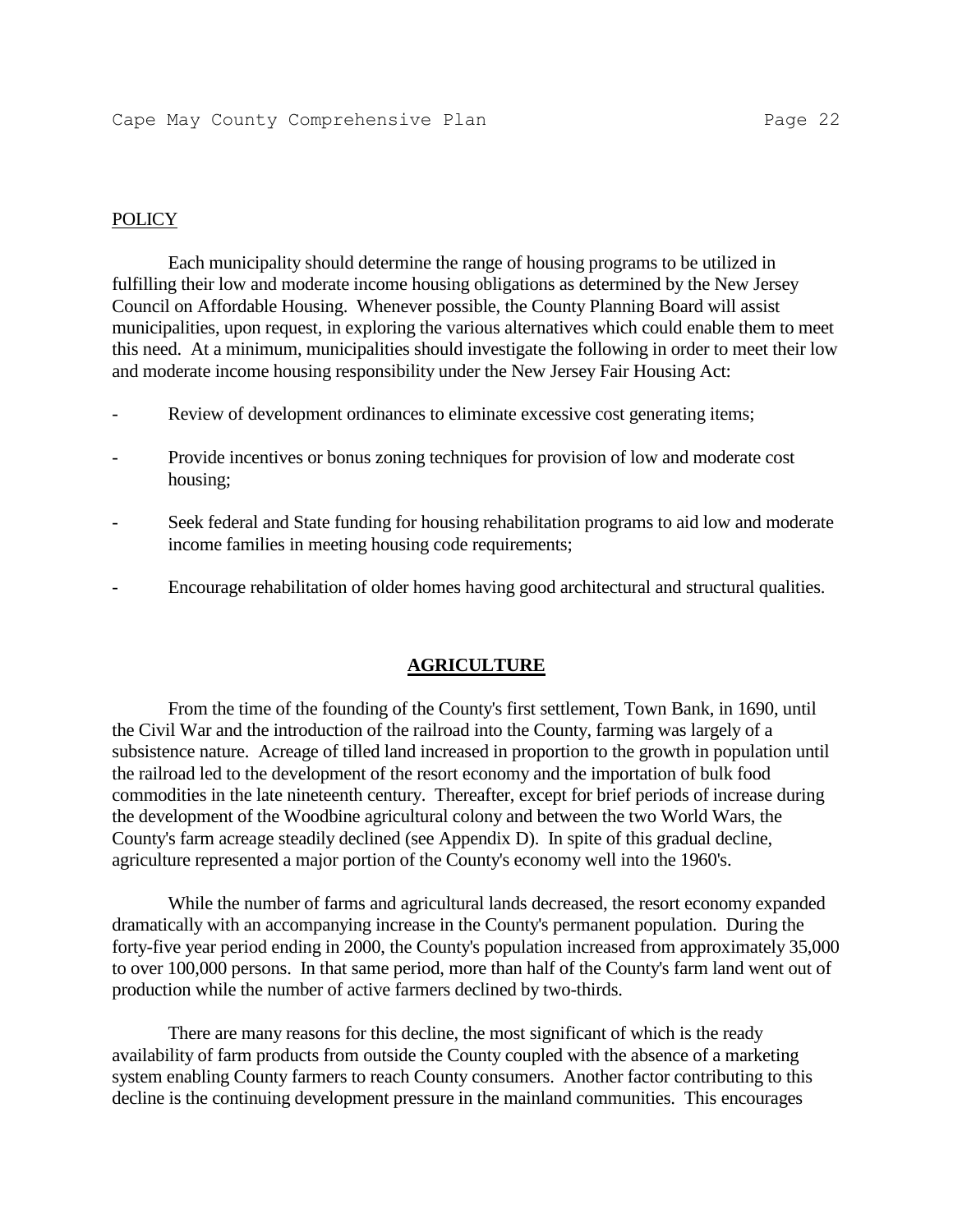farmers to sell their land for significant profit and removes many valuable farm parcels from production.

Given present conditions, a resurgence of the viable agricultural economy that existed in the County before 1960 is highly unlikely. As a result, agriculture will continue to decline in importance as one of the County's basic economies. Equally ominous from a planning viewpoint, the trend of land conversion from farms to residential and commercial use will continue.

To balance and possibly reverse this trend, acquisition of viable agricultural lands under the County Open Space and Farmland Preservation Trust Fund will help preserve farmland and allow for continued agricultural activity in many threatened areas of the County. In addition, increased diversification may provide the best opportunities for continued agricultural activities. Because of current trends, vineyards, herb farms, horse farms, sod farms, and nurseries offer greater opportunities for farmers than many of the tradition field crops. Also, the growing field of aquaculture, a field for which Cape May County is geographically suited, offers many interesting possibilities.

## **POLICY**

Recognizing that agriculture and agricultural lands are not only beneficial to our economy, but also integral to the character of our County, the following policies are recommended:

- 1. In cooperation with the New Jersey Department of Agriculture and the Cape May County Board of Agriculture, the County Planning Board and staff will support programs that encourage the use of locally grown farm products and efforts to secure, develop, and retain farm produce markets.
- 2. Through involvement with the County Open Space and Farmland Preservation Program and the State Farmland Preservation Program, the County Planning Board and staff will provide continued support for the County Agricultural Development Board and the State Agricultural Development Committee in their efforts to preserve and increase viable farmland within the County.

## **OPEN SPACE, CONSERVATION AND RECREATION**

Open space is of special importance to the County's future. The County's beaches are the primary attraction for millions of tourists each year. Farm fields, estuarine areas, and woodlands also represent open spaces that fulfill the obvious purposes of food production, watershed protection, and valuable habitat for wildlife. These resource areas not only add stability to the County's seasonal economy, but also enhance the resort character of our area.

Of the County's 163,328 acres (255.2 square miles), 62,735 acres were determined to be recreational open space by the 1994-1999 New Jersey Open Space and Outdoor Recreation Plan.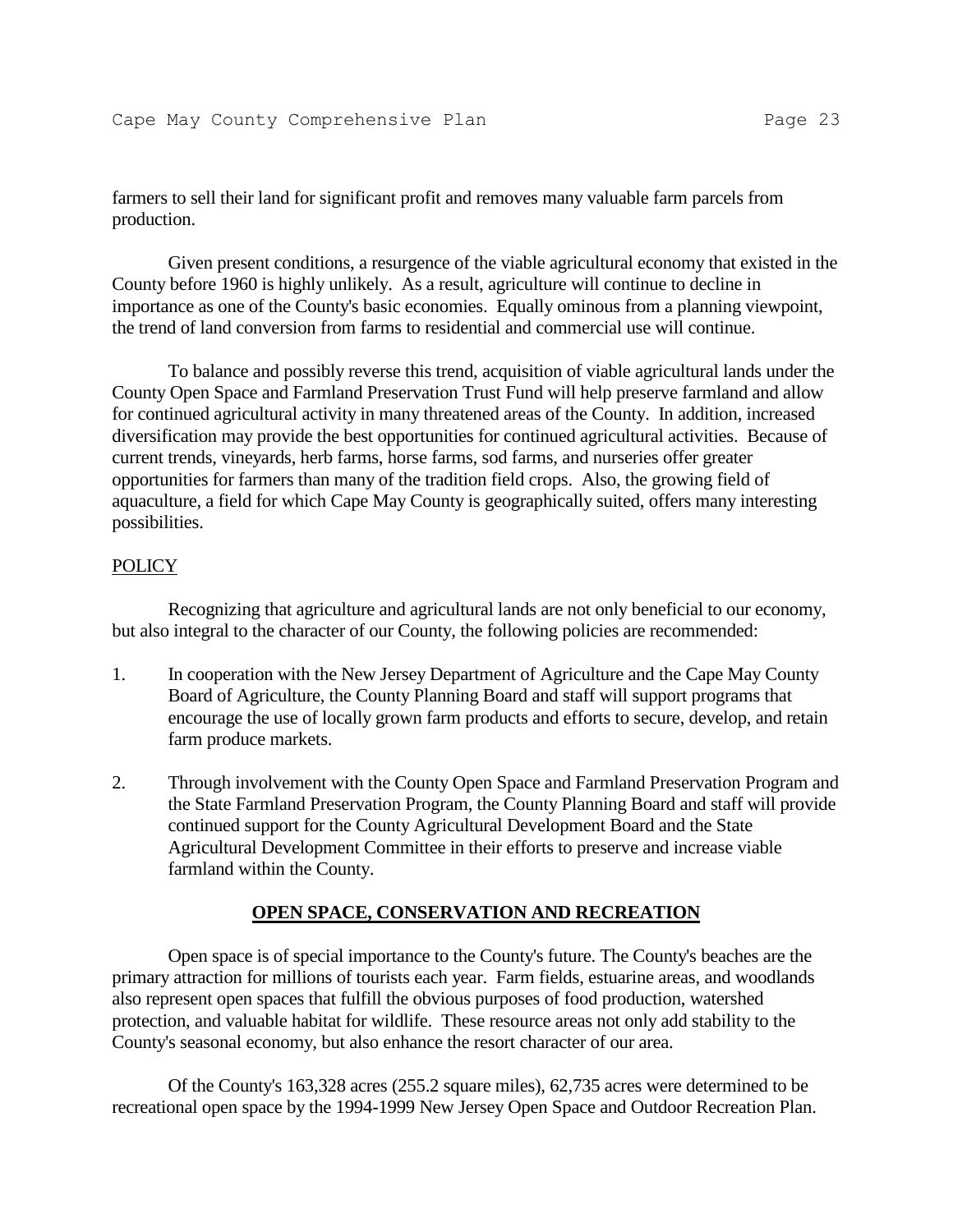This area contains Federal, State, County, Municipal, and private lands including large tracts of Federal and State Wildlife Management areas and State parklands. Despite the fact that this area represents almost forty percent of Cape May County's total land area, the 1994-1999 New Jersey State Recreation Plan shows a county-wide open space deficit of 4,388 acres. Fortunately, there are several programs in place to address this open space deficit.

The County Open Space and Farmland Preservation Program, first conceived by County planners in 1962, became a reality in 1989 after voters, by a two to one majority, approved a ballot question allowing the County to establish a trust fund for the purchase of open space and farmland. This program, in conjunction with the State Green Acres Program, the State Agricultural Preservation Program, the acquisition efforts of the U.S. Fish and Wildlife Service, and various non-profit land trusts, is expected to ultimately reduce this deficit.

In addition to the many acres of publicly owned land classified as recreational open space, there are many acres of privately owned land regulated against intense development. These tracts, mostly tidal and freshwater wetland areas together with their required buffers, comprise thousands of additional acres and contribute greatly to the County's pristine nature and rural character. Also, there are many privately owned recreational areas (golf courses, gun and hunting clubs, motocross tracks, fishing clubs, nature preserves, etc.) that contribute significantly to the County's economy and help meet our recreational needs.

Though not directly evident, there is a strong link between open space and ground water supply. Because of intense development and over-use of ground water, the threat of salt water contamination of fresh water aquifers, first recognized by County officials in 1962, has become critical in the southern portion of the County. If unchecked, this threat will progressively affect other areas of the County. Therefore, it may become necessary to find new water source areas to supply these threatened regions. These new source areas must be located out of the path of salt water intrusion and must be protected from land development projects which would threaten their water quality and quantity. Existing public and private open space areas which meet this criteria should continue to be preserved, while other privately owned parcels meeting this criteria should be considered for public acquisition.

## POLICY

- 1. Continue the expansion and enhancement of the County Park system to meet future needs. As envisioned by County Planners in 1962, the three recreation-open space area strategy (northern park, central park and southern park) has been realized and should be enlarged through the Open Space and Farmland Preservation Program and other means.
- 2. Fresh water recharge areas and wellhead protection areas should be acquired to preserve future water supply and open space recreation needs. This criteria, a part of the County's Open Space and Farmland Preservation Program evaluation process, should be stressed as vital to the County's future.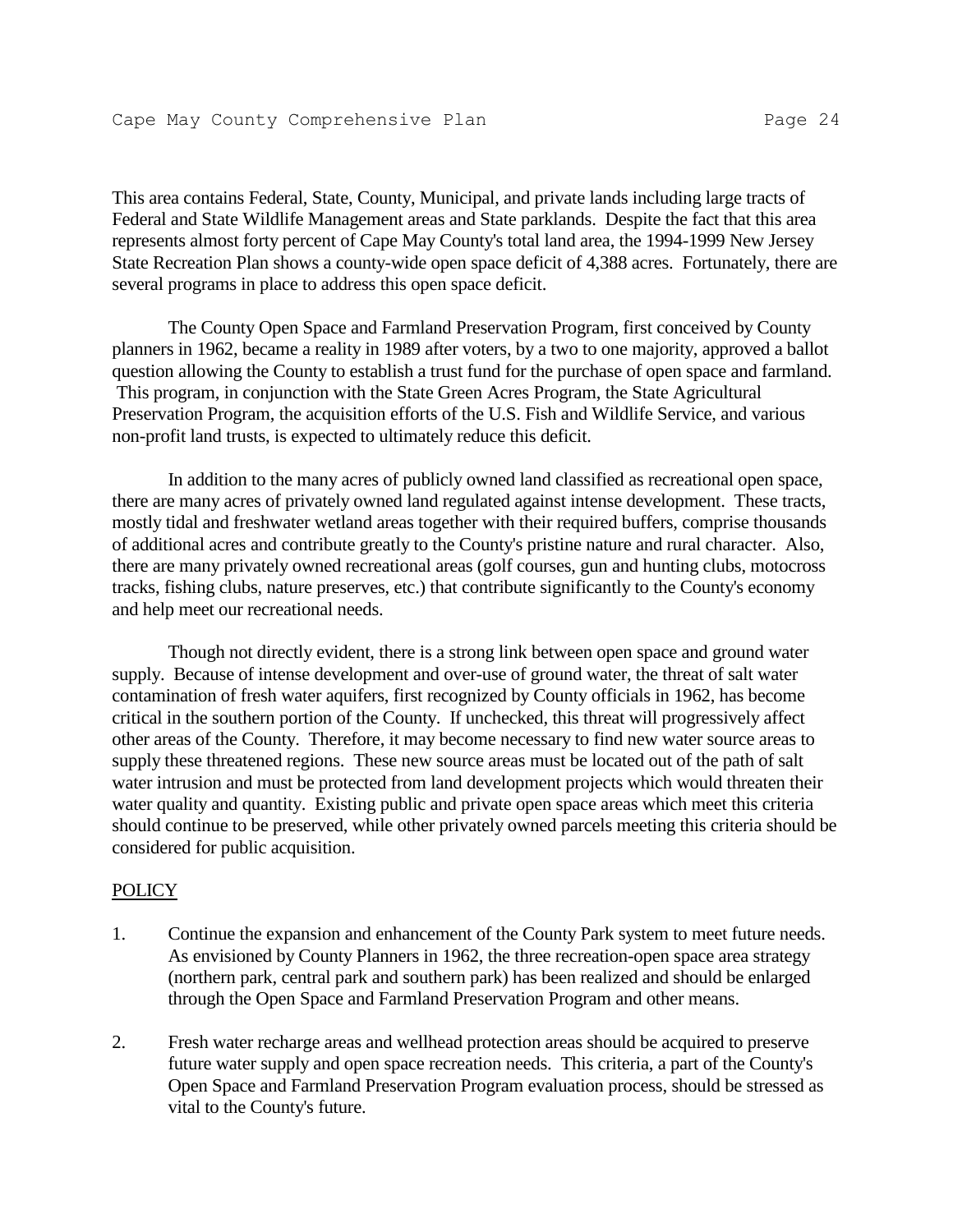3. The Planning Board and Planning staff will, whenever capable, provide technical assistance to the County Open Space and Farmland Preservation Program**,** municipalities, and other entities, including private recreational interests, to help meet and preserve the open space and recreational needs of the County's present and future citizens.

For a more detailed perspective of the County's open space policies, see the most recent version of the Cape May County Open Space Plan.

## **RESORT ECONOMY (Tourism)**

In 1965, the Cape May County Planning Board published the first "Resort Economy Study." This brief report provided the first detailed information on the extent and scope of the County's economy and provided the basis for establishing goals and recommendations for maintaining and enhancing our economic base. Many of the potential solutions to aid our resort economy discussed in the study, though considered unrealistic over thirty-five years ago, have become reality. Some of these included: creating a community college, charging beach fees, establishing a convention hall, establishing a state sales tax, creating a tourist tax, promoting Cape May City's Victorian heritage, and establishing a "Farm Village" (Cold Spring Village). Other solutions, such as uniting our fragmented resort industry to develop a strong centralized promotional program, have yet to be fully realized.

Our resort economy needs the proper environment to prosper and grow. This means a balanced land use pattern of farmland, woodland, wetlands, open beach areas, and a proper mix of residential and commercial development. To best preserve the environment, it is particularly important that development be in harmony with the "open atmosphere" of the mainlands or in keeping with the resort character of our barrier islands.

While our economy has prospered over the years, other resort areas around the nation have emerged and become more aggressive in marketing their particular attractions. As a result, the diverse private sectors of our unique economy need to unite and compete as a single unit if we wish to maintain our quality of life. This strategy of unification could also prove beneficial in assisting with the long-term re-vitalization of our older resort areas.

## **POLICY**

The following policies of the Cape May County Planning Board are necessary to preserve and enhance our resort economy:

A. Through the development review process and other existing regulations, promote a sound and wise use of our natural resources, particularly wetlands and coastal areas.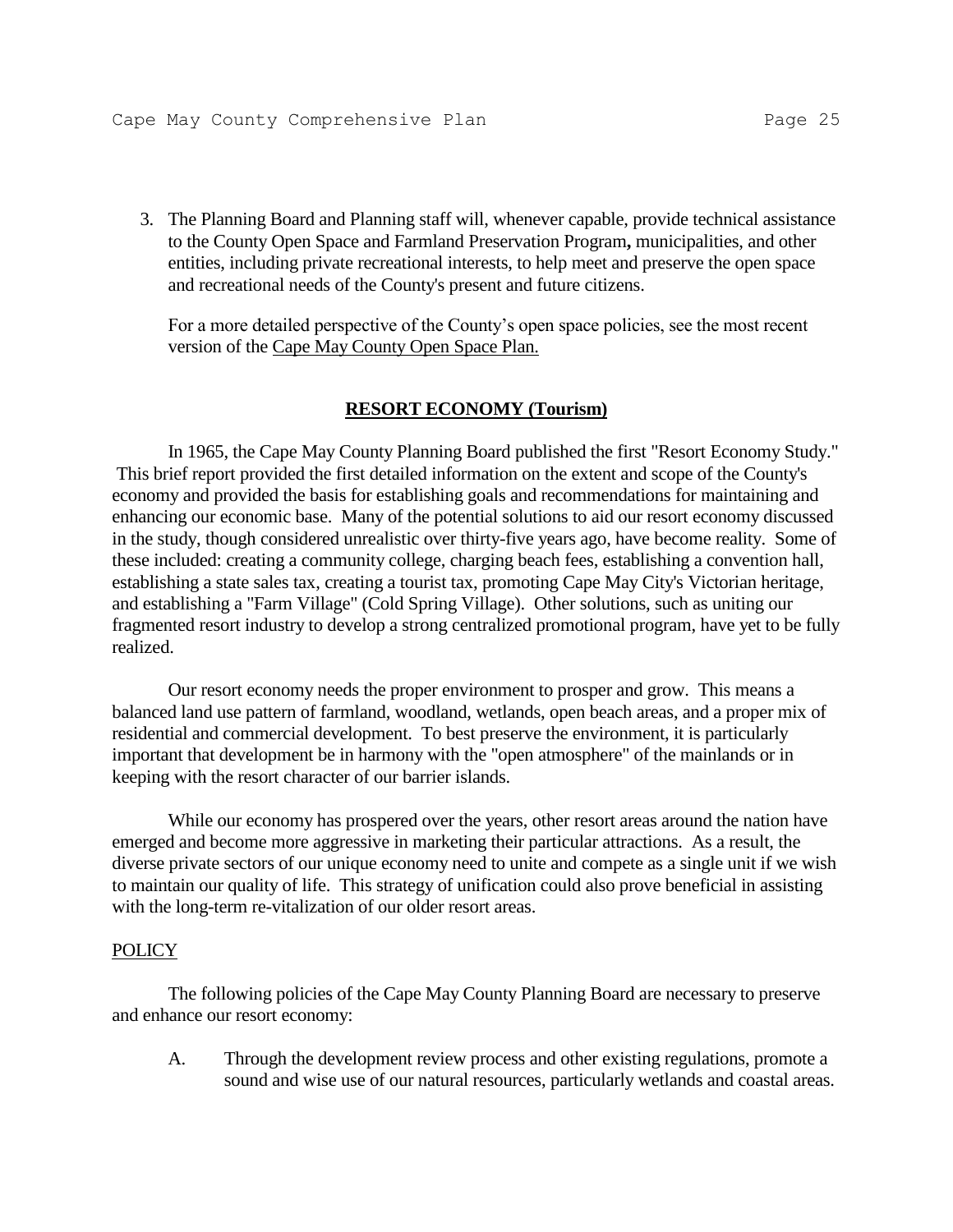- B. Recognizing the economic significance of our coastal heritage, encourage and support beach, inlet and bay maintenance and restoration activities at the State and Federal level.
- C. Preserve and promote Cape May County's agricultural industry and its role in our resort economy.
- D. Preserve the resort character of our County by promoting sound land use policies that discourage sprawl and encourage the preservation of our farms and open spaces.
- E. Support and assist, as able, a unified County-wide resort marketing strategy designed to make Cape May County competitive on a national and international scale.

#### **STATE DEVELOPMENT AND REDEVELOPMENT PLAN**

The New Jersey State Planning Act was signed into law on January 2, 1986. The Act created a State Planning Commission and required the Commission to prepare and adopt a State Development and Redevelopment Plan (SDRP). The Act also created a statewide planning process, called Cross-acceptance, to ensure that governments at all levels and the public participate in preparing the State Plan. The Act also calls for the periodic re-examination of the Plan. New Jersey's first State Plan was adopted by the State Planning Commission on June 12, 1992.

The County Planning Board, however, took issue with the State Plan's handling of our barrier islands. The SDRP placed the barrier islands in Environmentally Sensitive Planning Area 5 (PA5), along with vast stretches of undeveloped wetland and other sensitive areas. The Planning Board felt that the barrier islands are the most significant component of the State's massive tourism industry and, as such, require separate recognition in the SDRP. This issue was unresolved in the initial State Plan and the County Planning Board went on record as being opposed to the PA5 classification.

The required re-examination of the State Plan began in 1998. The Planning Board took an active role in this new "Cross-acceptance" process and Planning Department staff met with all sixteen municipalities to assist them in their review of the plan. Through this effort, our municipalities showed a renewed interest in the SDRP. Several municipalities became involved in the "center designation" process whereby municipalities can define the boundaries of growth areas within their jurisdiction. This enables those "designated" areas to be eligible for certain priorities regarding State funding programs and can also lessen the requirements and review time for some State permits. As a result, when the revised SDRP was adopted by the State Planning Commission on March 1, 2001, eight of our sixteen municipalities were designated centers under the plan, the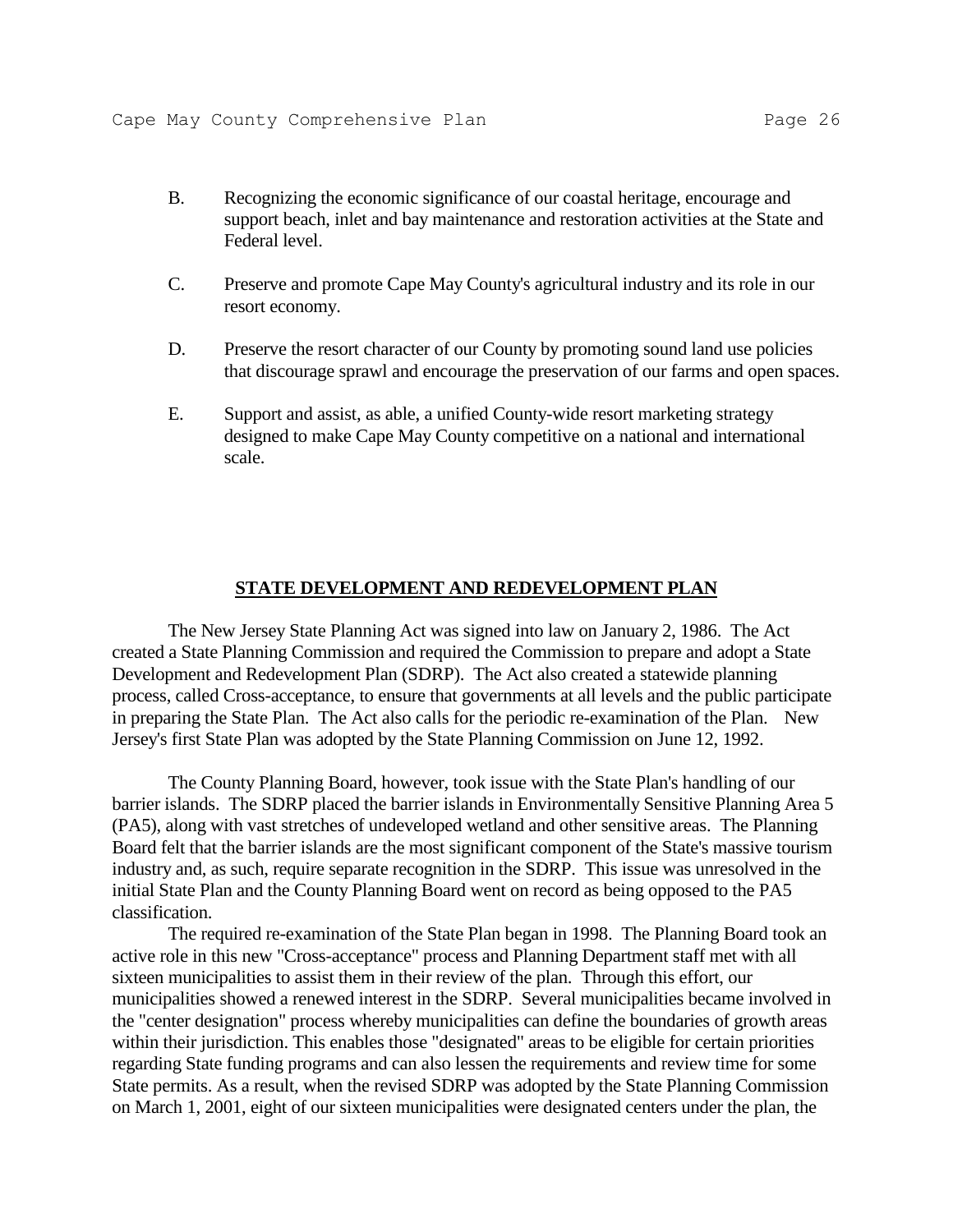highest percentage of County involvement in the State.

Also, through this cross-acceptance process and with the active participation of our municipalities, the issue of our barrier island planning area classification was finally resolved. The latest SDRP has a separate classification (Environmentally Sensitive/Barrier Island, PA5B) for our barrier islands. Along with this classification comes a separate set of policies and guidelines designed to recognize, enhance and maintain our valuable barrier islands.

#### **POLICY**

- 1. In cooperation with the Office of State Planning, the Cape May County Planning Board will work with our municipalities, providing assistance when possible, to aid them in the process of designating centers within their municipal borders and to aid them in understanding and becoming involved in the State Plan process.
- 2. Legislation and Administrative Rule Changes proposed to bring about a closer coordination between State agencies and the Office of State Planning will be scrutinized and evaluated by Planning Staff regarding Cape May County's specific interests.

### **LAND USE**

Basically, a Land Use plan delineates those areas suitable for development and those which are best left in open space. Ideally, it should also indicate the density of future development. This can then be translated into approximate needs for future facilities and services in the County.

The existing land use of Cape May County is discussed in detail in Chapter Four. Existing land use helps establish trends for future land use. In addition, general direction for the future land use of the County can be found in the New Jersey State Development and Redevelopment Plan.

As discussed previously in the State Plan section of this document, the New Jersey State Plan Policy Map is the product of meaningful interaction and dialogue between the County, our municipalities, and the Office of State Planning. The Plan's provisions for "Centers" and "Planning Areas" work together to describe opportunities for development and conservation. Also, the State Plan Policy Map is a dynamic document that is not fixed in time but subject to change. When municipalities designate new growth centers or petition to change planning area boundaries through the established process with the Office of State Planning, they can, with the State Planning Commission's approval, amend this map (NJAC 7:32, et. seq.). As such, the State Plan Policy Map (Appendix G) should be an ideal future land use map of Cape May County.

However, the Planning Board disagrees with certain elements of the Map.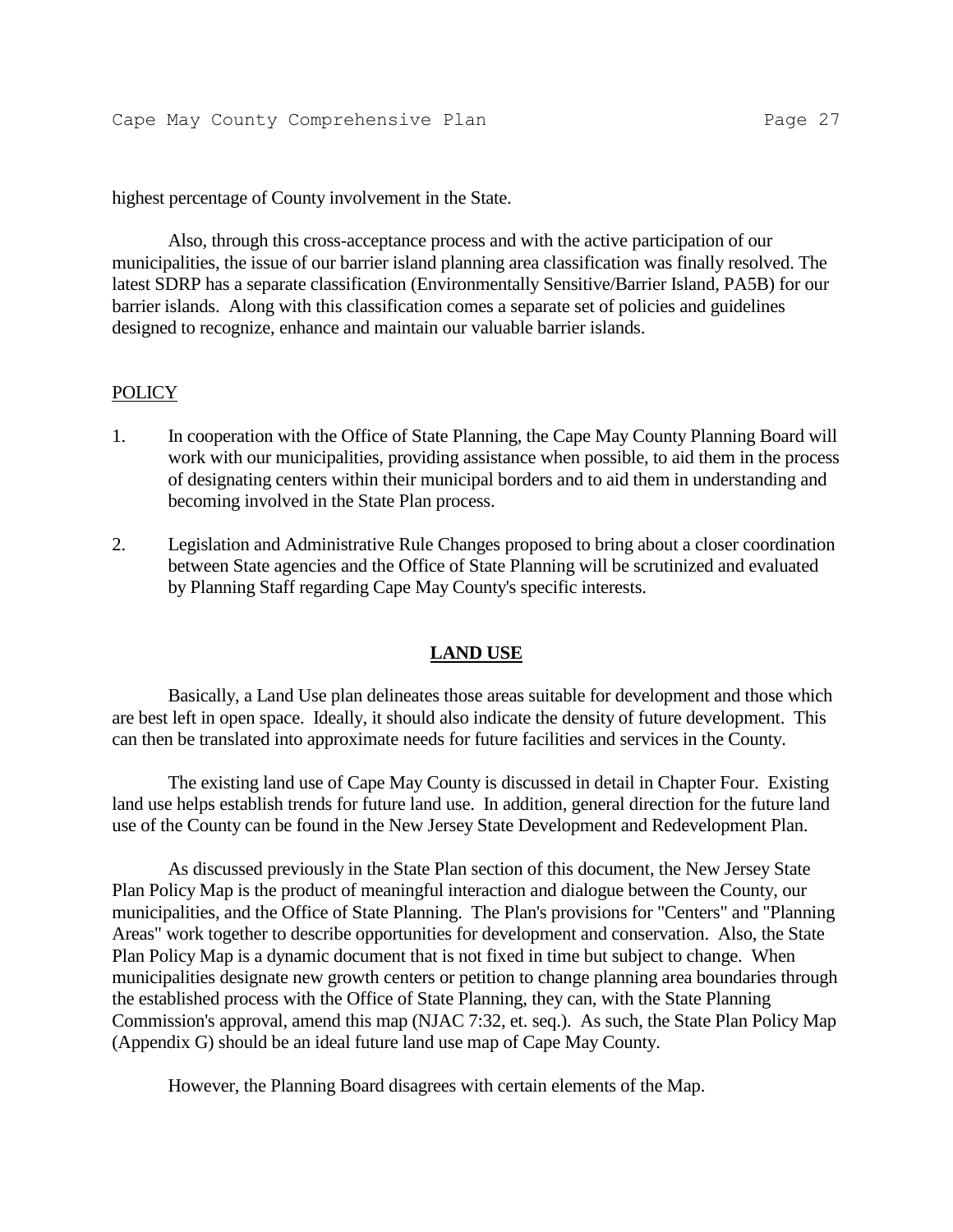The Planning Area Five classification of the North Cape May/Villas region is inappropriate. Though designated by the Plan as environmentally sensitive and an "Area of Critical State Concern," this area has an existing development pattern and infrastructure more in keeping with Planning Area Two. Also, the Cape May Court House area in Middle Township is shown as Planning Area Three. This area has development and infrastructure in keeping with Planning Area Two, but, since it is not adjacent to Planning Area Two (or Planning Area One), cannot be properly classified under the current requirements.

Given these two major differences, endorsing the State Plan Policy Map as the Future Land Use Map for the County is not acceptable unless certain stipulations are presented.

To rectify this situation, the Planning Board urges the municipalities in question to become involved in an active dialogue with the Office of State Planning. Establishing a center (delineating the community development boundary in accordance with the established Office of State Planning criteria) would separate North Cape May, Villas, and Cape May Court House from their respective inappropriate Planning Areas and establish them as separate growth areas. This would eliminate the need for Planning Area changes and bring these developed areas into consistency with the State Plan Policy Map.

Also, it should be noted that the Pinelands area of Cape May County is addressed by a separate Pinelands Comprehensive Management Plan. Through a Memorandum of Understanding with the State Planning Commission, this area is eligible for the same State programs and benefits as areas under the State Plan. A separate map has been attached to provide the details for this Pineland area (see Appendix F).

## **POLICY**

- 1. With the exceptions noted above, the New Jersey State Development and Redevelopment Plan Policy Map shall represent the generalized future land use for the County (see Appendix E).
- 2. Where appropriate, development shall maintain its original character, with wooded areas, water features, and vistas providing buffer strips between any natural feature considered a prime resource to be preserved. Site design, with open space, controlled density, and proper public facilities as an integral part of any development, should be required.
- 3. Industrial areas should be limited and be required to conform to proper performance standards in keeping with the County's resort economy.
- 4. Uses which support the County's economic base, such as campgrounds, motels, hotels, recreation resort centers, and golf courses, should be permitted in mainland areas provided they are in accordance with good design and high standards of land use control.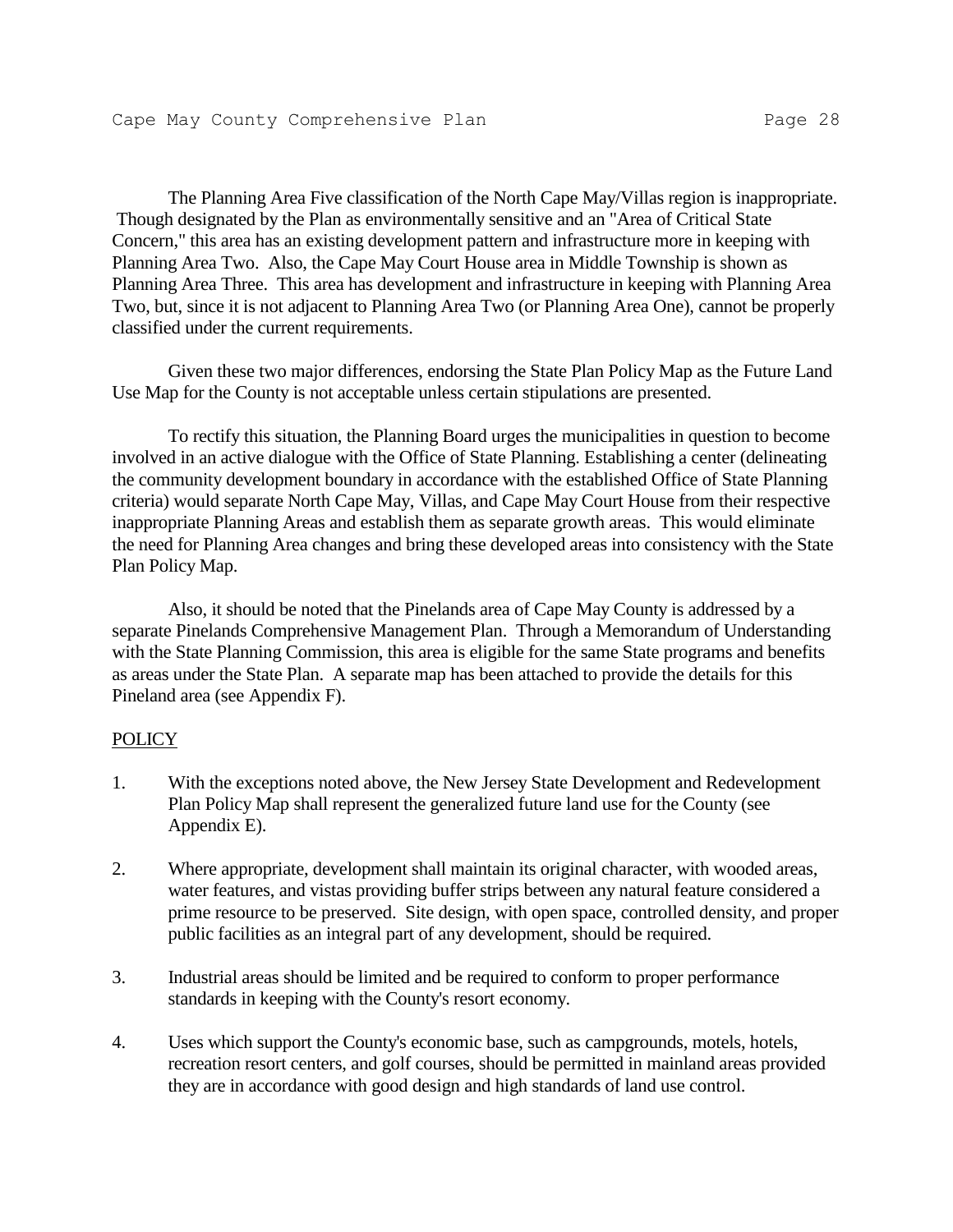- 5. The use of land for agriculture should be encouraged. Related development such as produce sales facilities should be similarly encouraged. Development in agricultural areas should not be encouraged. Where permitted, it should be compatible with the rural and agricultural character of the area, incorporating large lot sizes with proper controls over septic and water supply facilities.
- 6. In restricted development or environmentally sensitive areas where soil or water table limit the use of the land, intense development should be discouraged and passive types of recreation (such as hiking, hunting, fishing, crabbing, and bird watching) should be permitted.
- 7. The causeways linking the mainland to the island communities are of special concern. No new development should be allowed on these lands. Besides creating traffic hazards and interfering with speedy access to and evacuation from the island communities, this type of development encroaches on or directly promotes deterioration of the County's valuable wetlands. Existing development on these roads which does not or cannot be upgraded to comply with building, zoning, health, and environmental regulations should be phased out. Exceptions should be granted where sewer service can be extended to eliminate pollution caused by septic systems. In these areas, limited infill should be permitted provided environmentally sensitive lands are not disturbed.
- 8. Marine development, such as marinas, commercial fishing docks, waterfront restaurants, motels and hotels with docking facilities, and tourist shopping facilities, should be encouraged in sites having water access along the intercoastal waterway. Uses which are not water dependent such as private housing, or amusement facilities should be discouraged in these areas.

## **GROWTH AND DENSITY**

Future growth in Cape May County, while inevitable, can certainly be controlled and limited to preserve our natural environment and enhance our economic base. Sustainable development can mean a sustainable environment. Future growth pressures in Cape May County will result from three basic development patterns.

First, the continuing trend for development of resort facilities is expected to generate growth pressure, ranging from increased densities on the island communities to campgrounds, motels, and summer residences on the mainland. New development on the islands will be minimal because of the lack of developable land, but redevelopment will occur and fluctuate with the economy.

The second pressure will be for suburbanization of the mainland areas. With the barrier islands almost completely developed, the growth of the year-round population in Cape May County will occur mostly in large undeveloped upland areas of the mainland. As a result of this year-round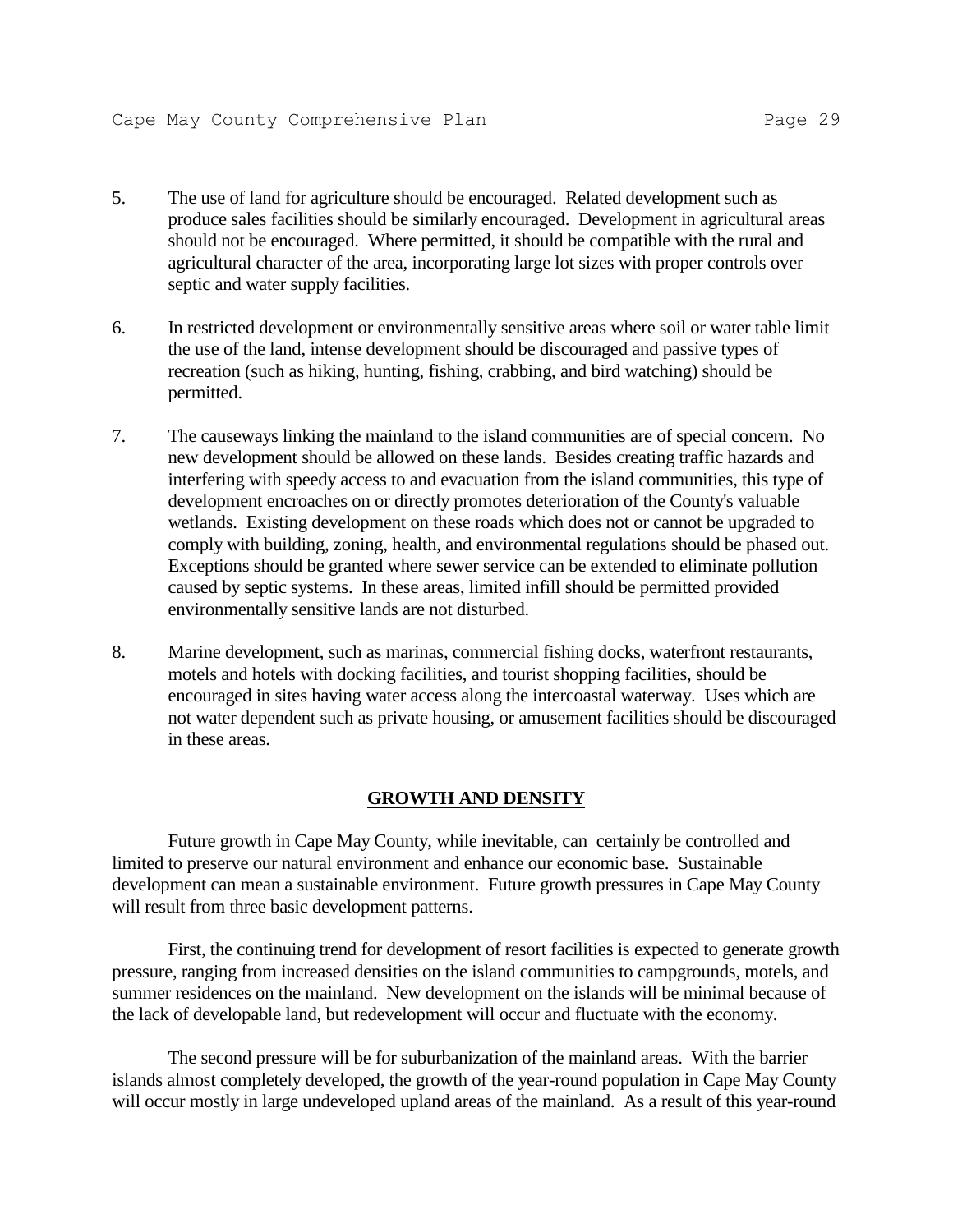growth, the demand for goods and services will also increase. In addition, more municipal services

 Finally, the impact of the casino industry in Atlantic City has had and will continue to have significant impact on the growth and development of the County.

## **POLICY**

will be required.

- 1. "To provide the highest possible quality of life for all County citizens." In terms of planning, this goal is limited to the ability of the Cape May County Planning Board to provide leadership and establish policies in areas such as open space, land use, density, housing, and the preservation of air and water quality.
- 2. "To maintain the resort economy." The resort economy is the lifeblood of Cape May County. While the development of other facets of the County's economic base are important and should not be neglected, the County's resort economy should come first in major planning considerations. The major investment in land and buildings is significant and must be coupled with the importance of the County as a regional resource for recreation.
- 3. "Preservation and conservation of natural resources in sensitive areas." In Cape May County, the vast expanse of natural resources and sensitive areas, coupled with the reliance of the resort economy upon these resources, makes it imperative that the plan maximize its ability to protect and preserve wetlands, farmlands, beach and dune areas, aquifer recharge areas, and air and water resources.
- 4. "To provide for limited, balanced and planned growth." Promoting limited growth and balancing such growth against our natural resources and sensitive areas is part and parcel of maintaining the resort economy and preserving the quality of life. This policy shall be pursued as follows:
	- A. Channel population growth and economic expansion away from areas with significant environmental or ecological vulnerability or which are otherwise unsuitable for development or hazardous to potential occupants.
	- B. Channel growth to areas with greater capacity for development. This includes the adoption of suitable public policies reinforced by capital investment in infrastructure. Land use planning should be coordinated with available wastewater treatment capacity. Similarly, municipal zoning ordinances should not authorize development densities which exceed available water supply or wastewater treatment capacities.
	- C. Providing for the wise use and conservation of air, land, water, and energy resources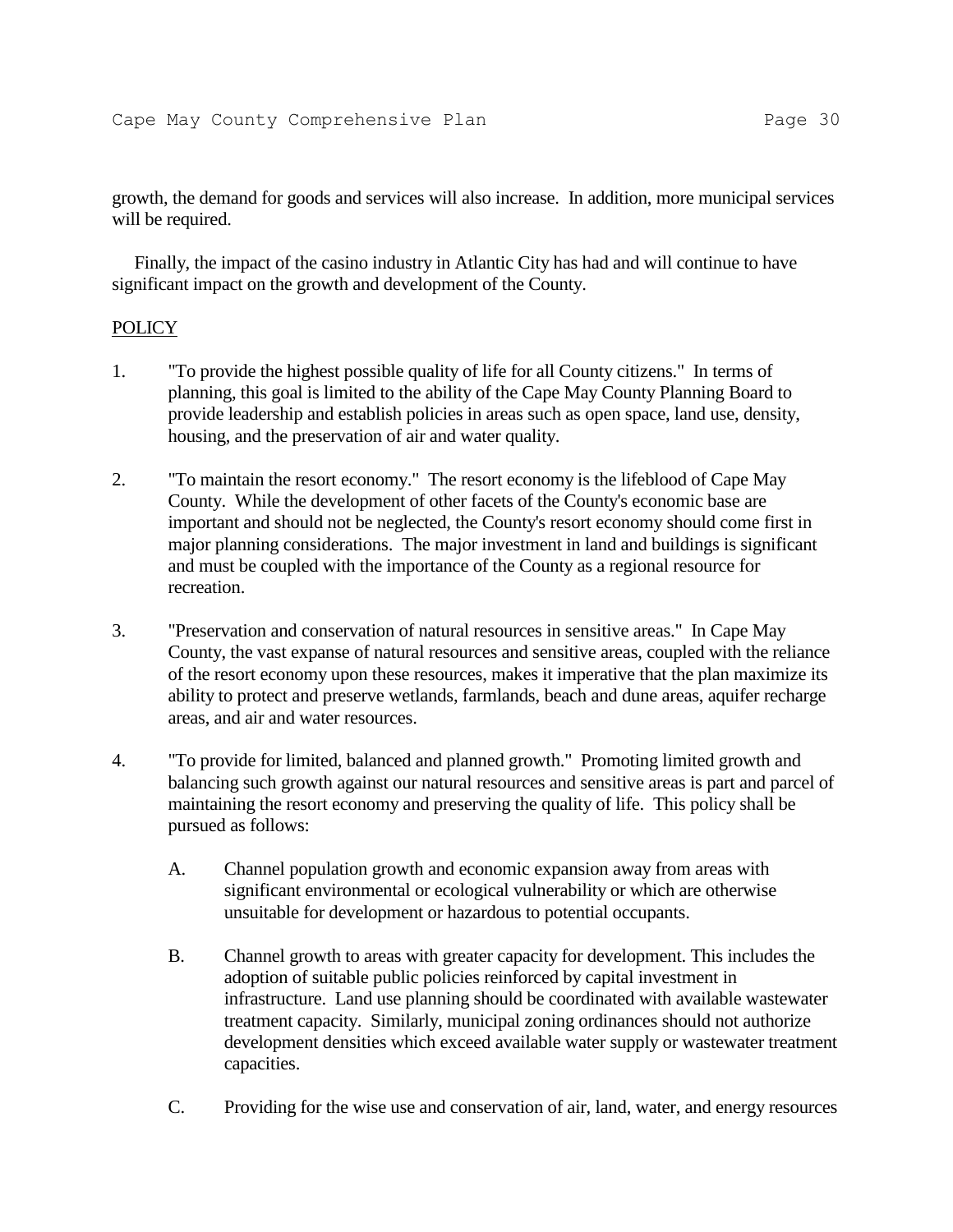with special consideration for those which are non-renewable.

D. Providing for the wise management of pollutants and waste in ways that will avoid or minimize environmental impacts and promote the reuse and conservation of material resources.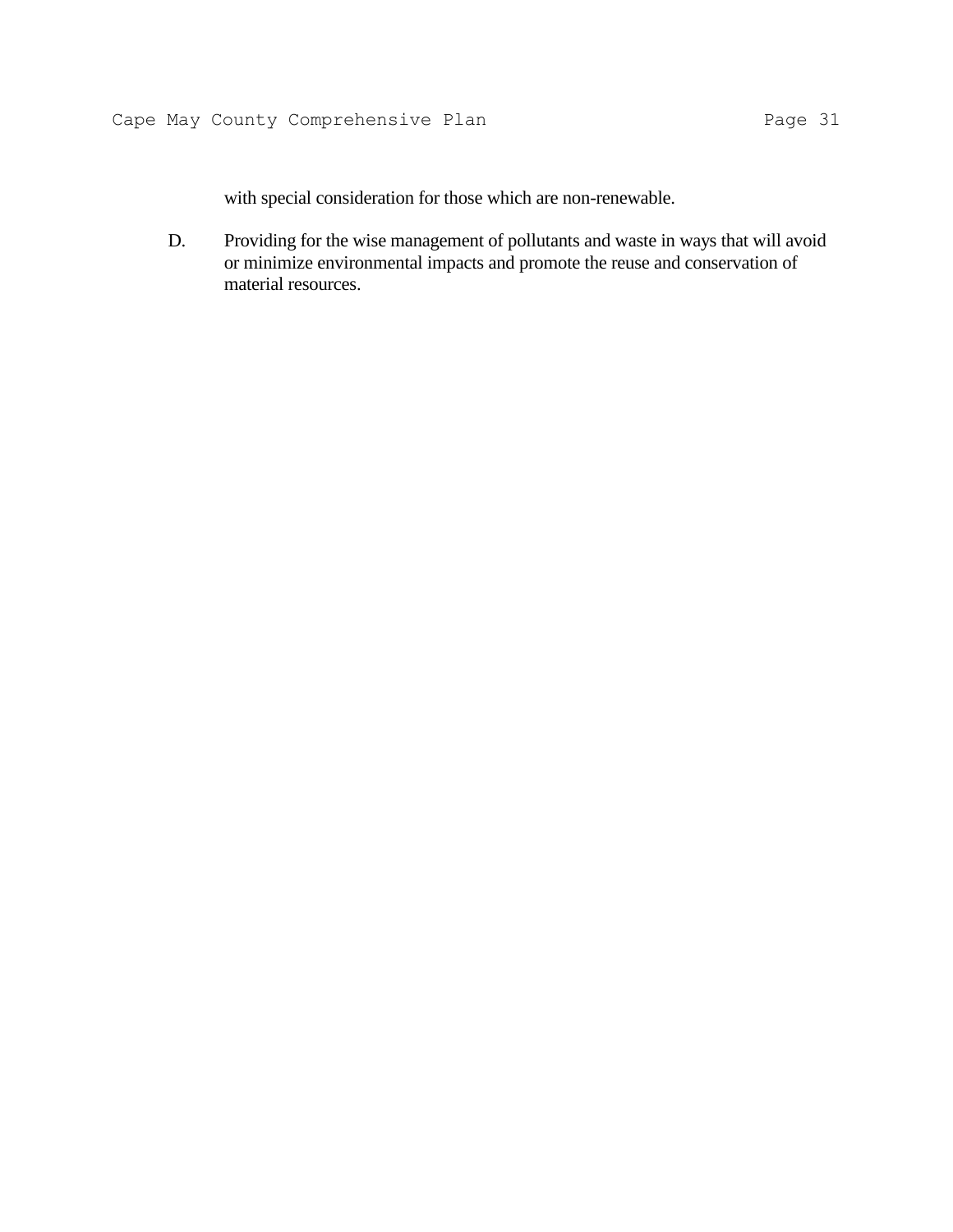# **Appendix**

- A. Cape May County Population and Projections 1950 2020
- B. Location Map
- C. Summer Population Projections
- D. Farmland Acreage Trends
- E. N.J. State Plan Policy Map
	- G. Pinelands Map of Cape May County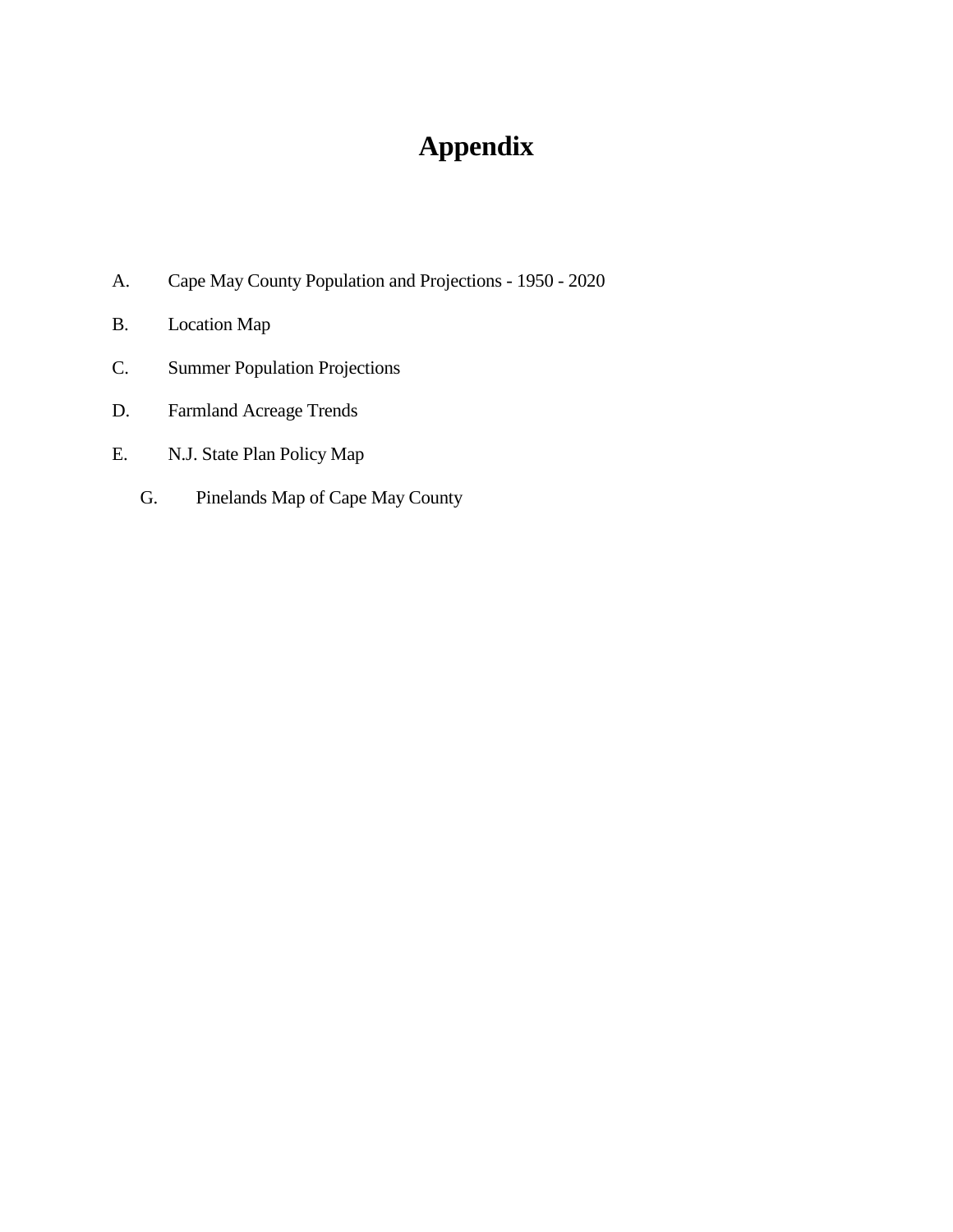## Appendix A

## **Cape May County Population and Projections - 1950 - 2020**

|                                 | 1950  | 1960  | 1970  | 1980  | 1990  | 2000   | 2005   | 2010   | 2015   | 2020   |
|---------------------------------|-------|-------|-------|-------|-------|--------|--------|--------|--------|--------|
|                                 |       |       |       |       |       |        |        |        |        |        |
| Resort                          |       |       |       |       |       |        |        |        |        |        |
| <b>Avalon</b>                   | 428   | 695   | 1283  | 2162  | 1809  | 2143   | 2204   | 2264   | 2325   | 2386   |
| <b>Cape May City</b>            | 3607  | 4477  | 4392  | 4853  | 4668  | 4034   | 4199   | 4363   | 4528   | 4692   |
| <b>Cape May Point</b>           | 198   | 263   | 204   | 255   | 248   | 241    | 251    | 261    | 271    | 280    |
| <b>North Wildwood</b>           | 3158  | 3598  | 3914  | 4714  | 5017  | 4935   | 5086   | 5237   | 5389   | 5540   |
| <b>Ocean City</b>               | 6040  | 7618  | 10575 | 13949 | 15512 | 15378  | 15828  | 16278  | 16729  | 17179  |
| Sea Isle City                   | 993   | 1393  | 1712  | 2644  | 2692  | 2835   | 2951   | 3066   | 3182   | 3297   |
| <b>Stone Harbor</b>             | 670   | 834   | 1089  | 1187  | 1025  | 1128   | 1174   | 1220   | 1266   | 1312   |
| <b>West Cape May</b>            | 897   | 1030  | 1005  | 1091  | 1026  | 1095   | 1160   | 1224   | 1289   | 1354   |
| <b>West Wildwood</b>            | 237   | 207   | 235   | 360   | 453   | 448    | 467    | 485    | 503    | 521    |
| Wildwood                        | 5475  | 4690  | 4110  | 4913  | 4484  | 5436   | 5608   | 5779   | 5951   | 6123   |
| <b>Wildwood Crest</b>           | 1772  | 3011  | 3483  | 4149  | 3631  | 3980   | 4132   | 4284   | 4436   | 4587   |
| Mainland                        |       |       |       |       |       |        |        |        |        |        |
| Dennis Twp.                     | 1981  | 2327  | 2635  | 3989  | 5574  | 6492   | 6807   | 7121   | 7436   | 7751   |
| Lower Twp.                      | 2737  | 6332  | 10154 | 17105 | 20820 | 22945  | 23881  | 24816  | 25552  | 26288  |
| Middle Twp.                     | 4599  | 6718  | 8725  | 11373 | 14771 | 16405  | 17274  | 18142  | 19212  | 20281  |
| <b>Upper Twp.</b>               | 1922  | 2539  | 3413  | 6713  | 10681 | 12115  | 12669  | 13222  | 13765  | 14307  |
| Woodbine                        | 2417  | 2823  | 2625  | 2809  | 2678  | 2716   | 2827   | 2937   | 3029   | 3121   |
| <b>Resort</b><br><b>Mainlan</b> | 23475 | 27816 | 32002 | 40277 | 40565 | 41653  | 43057  | 44461  | 45866  | 47271  |
| d                               | 13656 | 20739 | 27552 | 41989 | 54524 | 60673  | 63456  | 66238  | 68993  | 71748  |
| Total                           | 37131 | 48555 | 59554 | 82266 | 95089 | 102326 | 106513 | 110699 | 114859 | 119019 |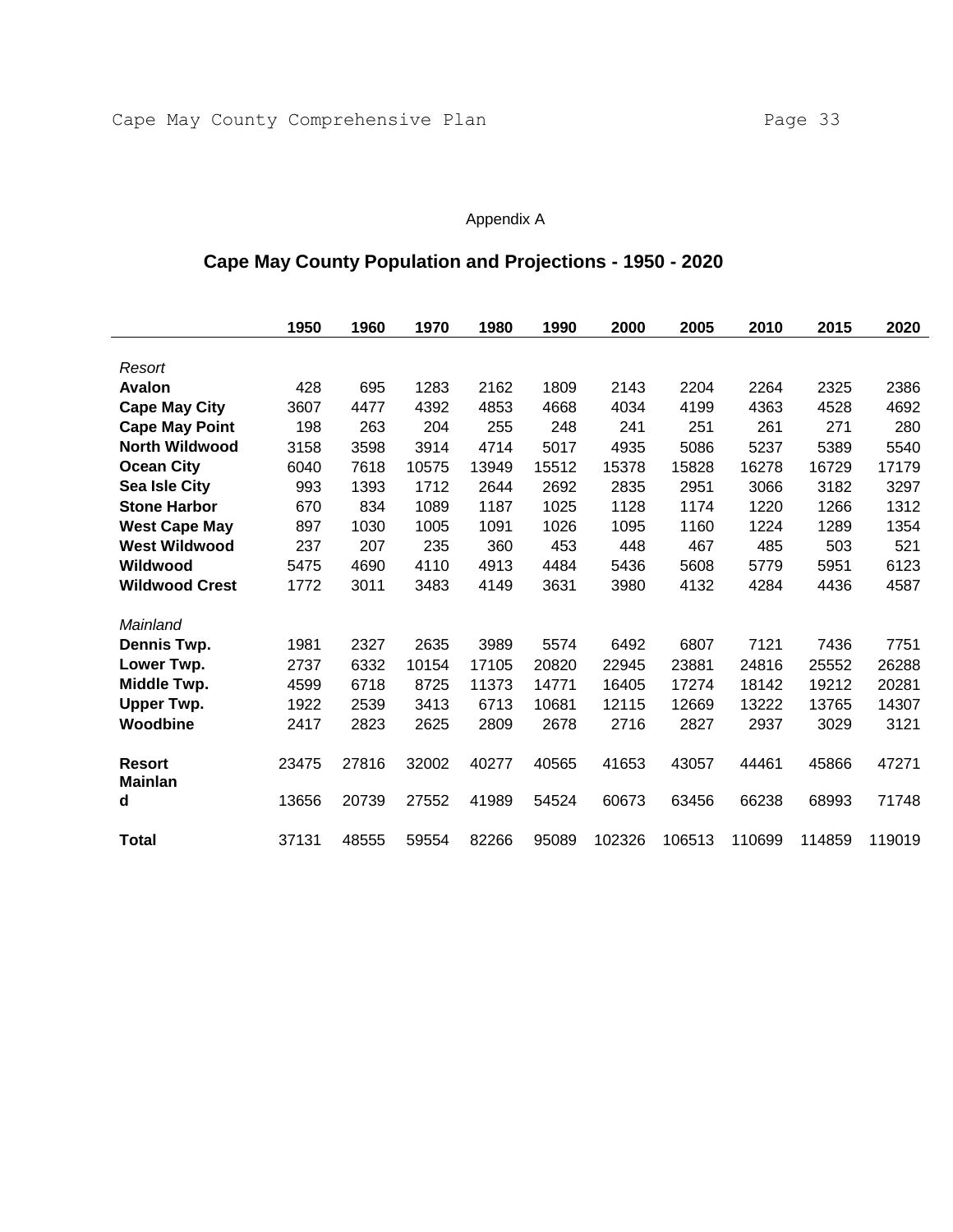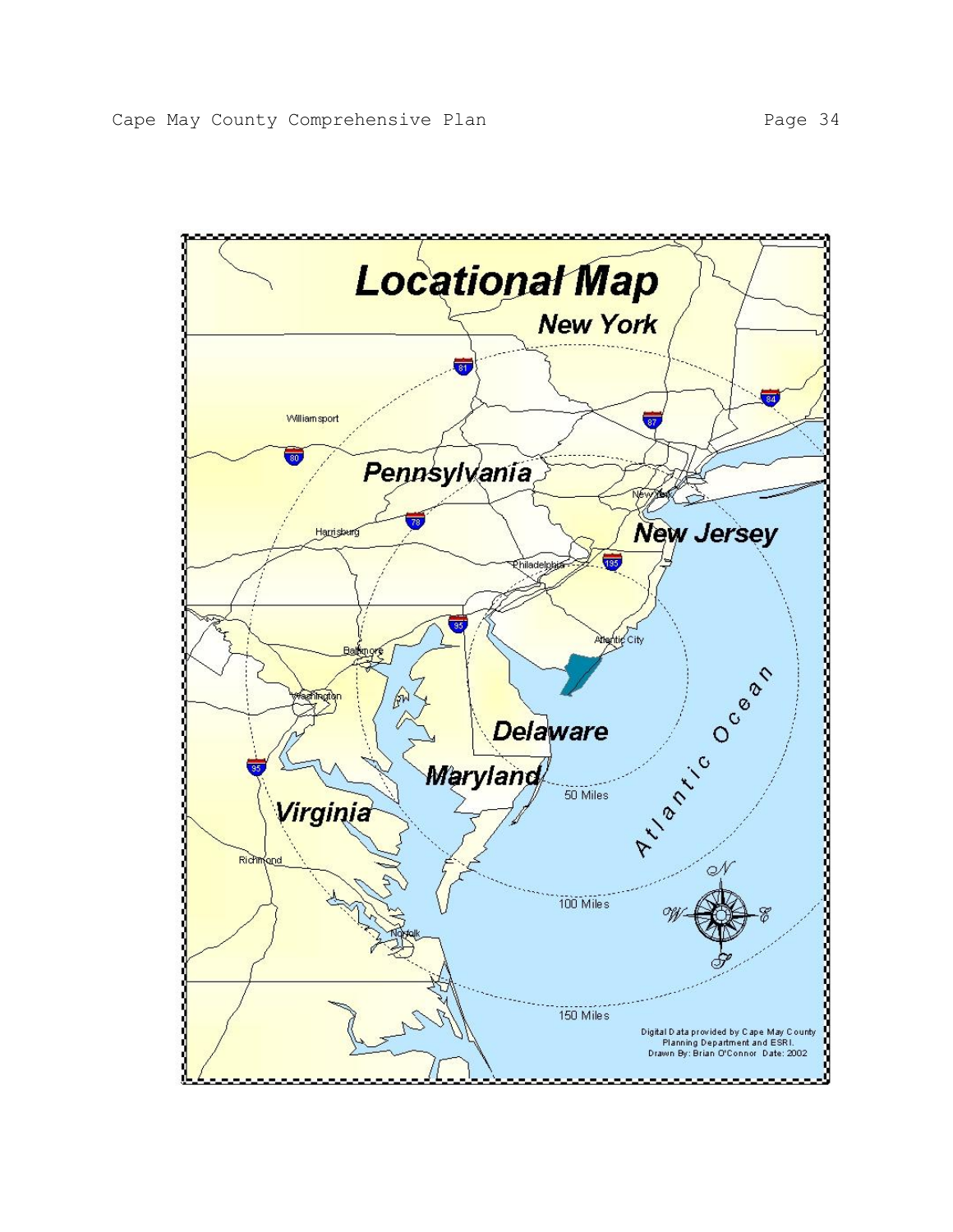# **Cape May County Summer Population Pojections**

|                       |        |             | 2001 -<br>2025 |             |        |  |
|-----------------------|--------|-------------|----------------|-------------|--------|--|
| <b>Municipalities</b> | 2001   | <b>2005</b> | <u>2010</u>    | <u>2015</u> | 2020   |  |
| <b>Avalon</b>         | 29263  | 30229       | 31196          | 32132       | 33032  |  |
| <b>Cape May City</b>  | 34088  | 35213       | 36340          | 37430       | 38478  |  |
| <b>Cape May Point</b> | 3625   | 3745        | 3864           | 3980        | 4092   |  |
| Dennis Twp.           | 32408  | 33477       | 34549          | 35585       | 36582  |  |
| Lower Twp.            | 85795  | 88626       | 91462          | 94206       | 96844  |  |
| Middle Twp.           | 58410  | 60338       | 62268          | 64136       | 65932  |  |
| <b>North Wildwood</b> | 49538  | 51173       | 52810          | 54395       | 55918  |  |
| <b>Ocean City</b>     | 111015 | 114678      | 118348         | 121899      | 125312 |  |
| <b>Sea Isle City</b>  | 35820  | 37002       | 38186          | 39332       | 40433  |  |
| <b>Stone Harbor</b>   | 17528  | 18106       | 18686          | 19246       | 19785  |  |
| <b>Upper Twp.</b>     | 38607  | 39881       | 41157          | 42392       | 43579  |  |
| <b>West Cape May</b>  | 6270   | 6477        | 6684           | 6885        | 7077   |  |
| <b>West Wildwood</b>  | 5005   | 5170        | 5336           | 5496        | 5650   |  |
| Wildwood              | 60513  | 62510       | 64510          | 66446       | 68306  |  |
| <b>Wildwood Crest</b> | 38803  | 40083       | 41366          | 42607       | 43800  |  |
| Woodbine              | 7573   | 7823        | 8073           | 8315        | 8548   |  |
| Total                 | 614261 | 634532      | 654837         | 674482      | 693367 |  |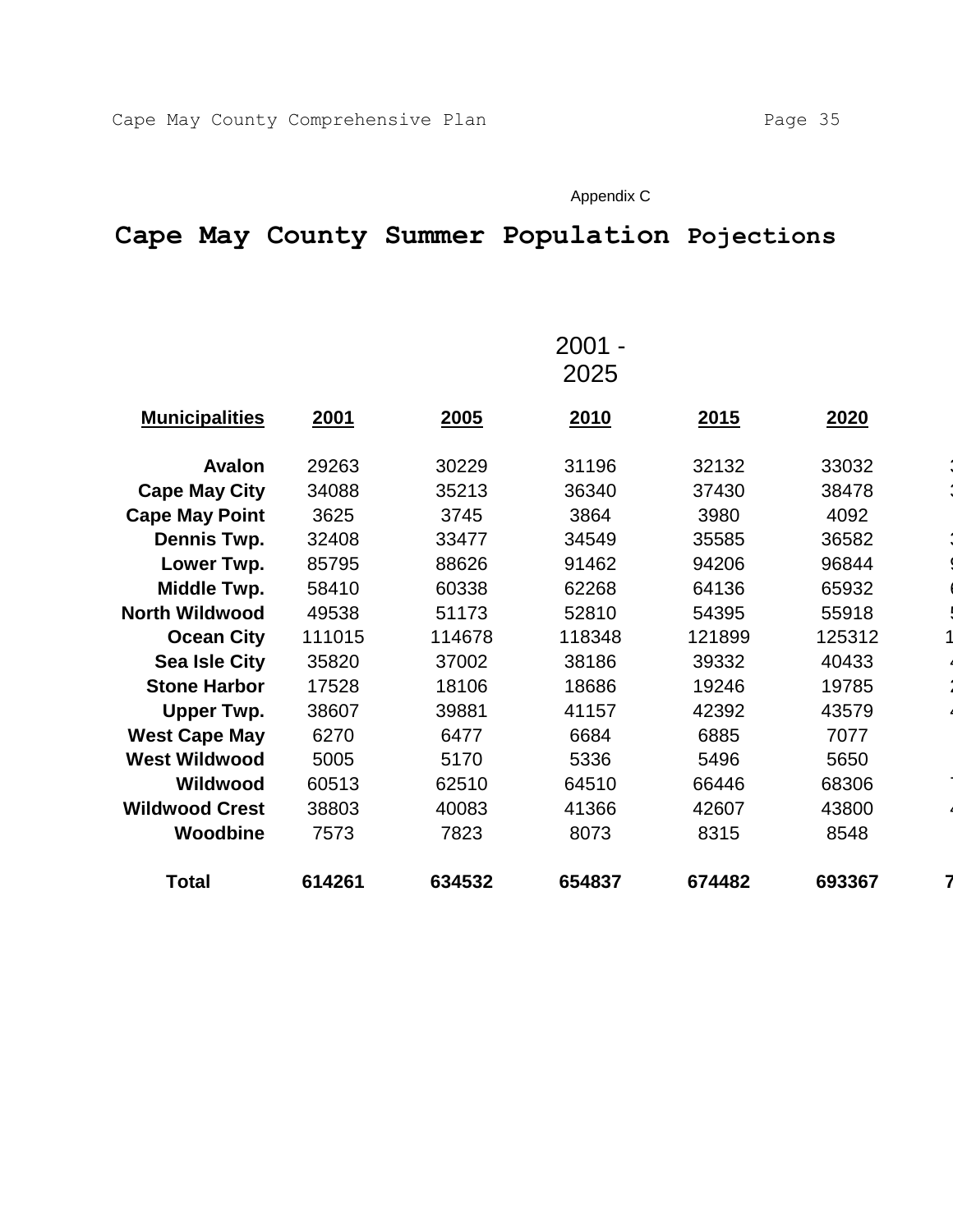Cape May County Comprehensive Plan entitled and Page 36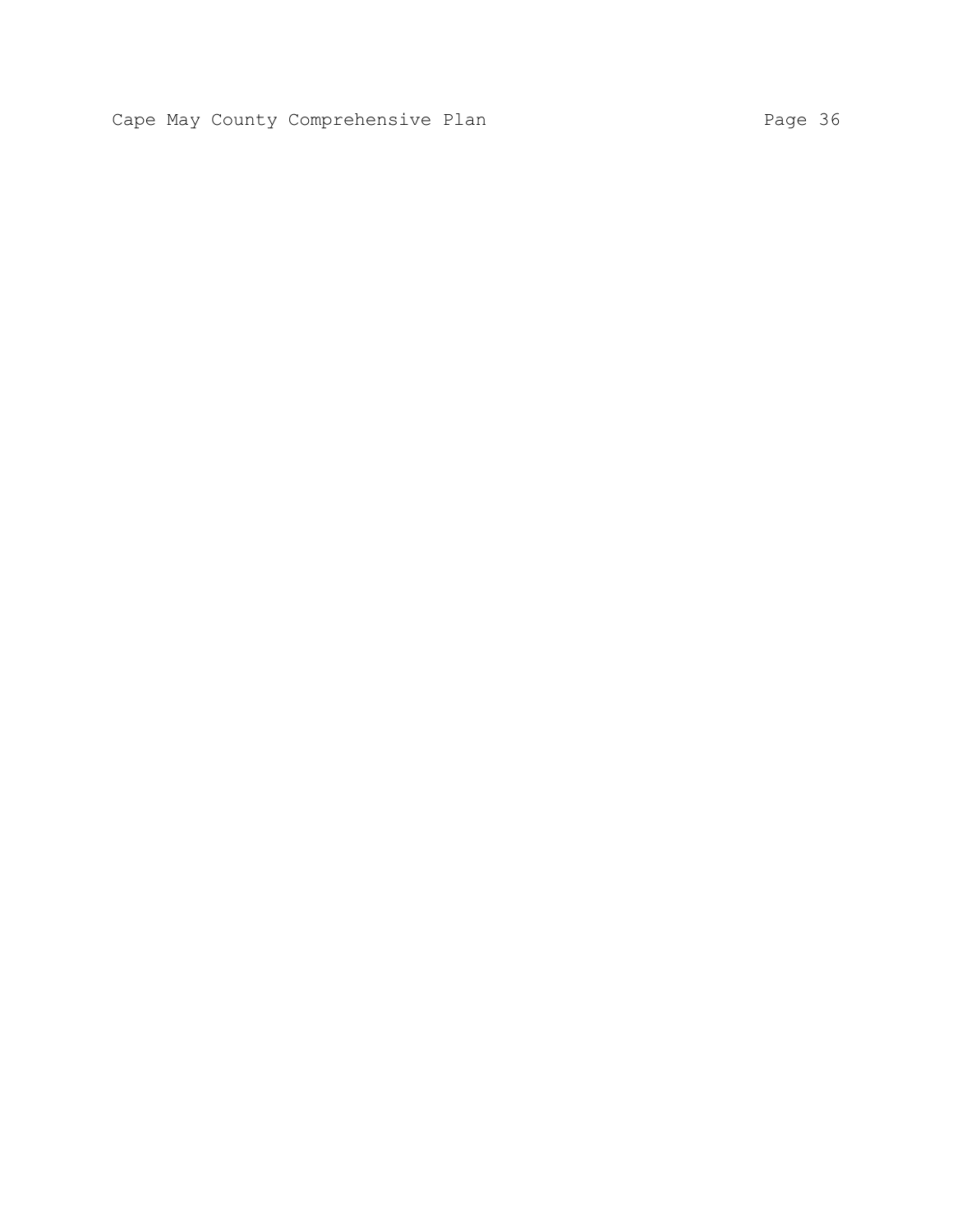

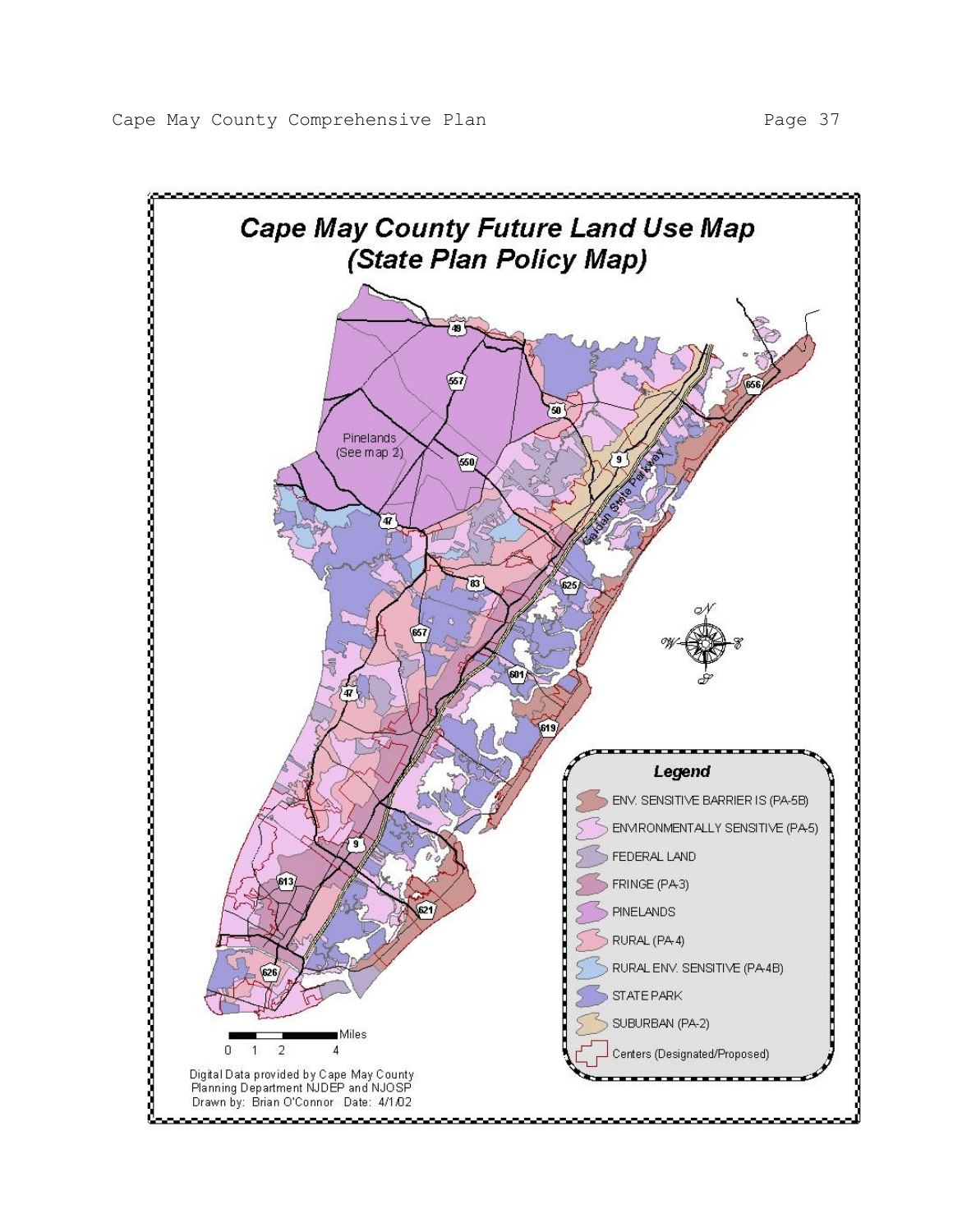Cape May County Comprehensive Plan entitled and Page 38